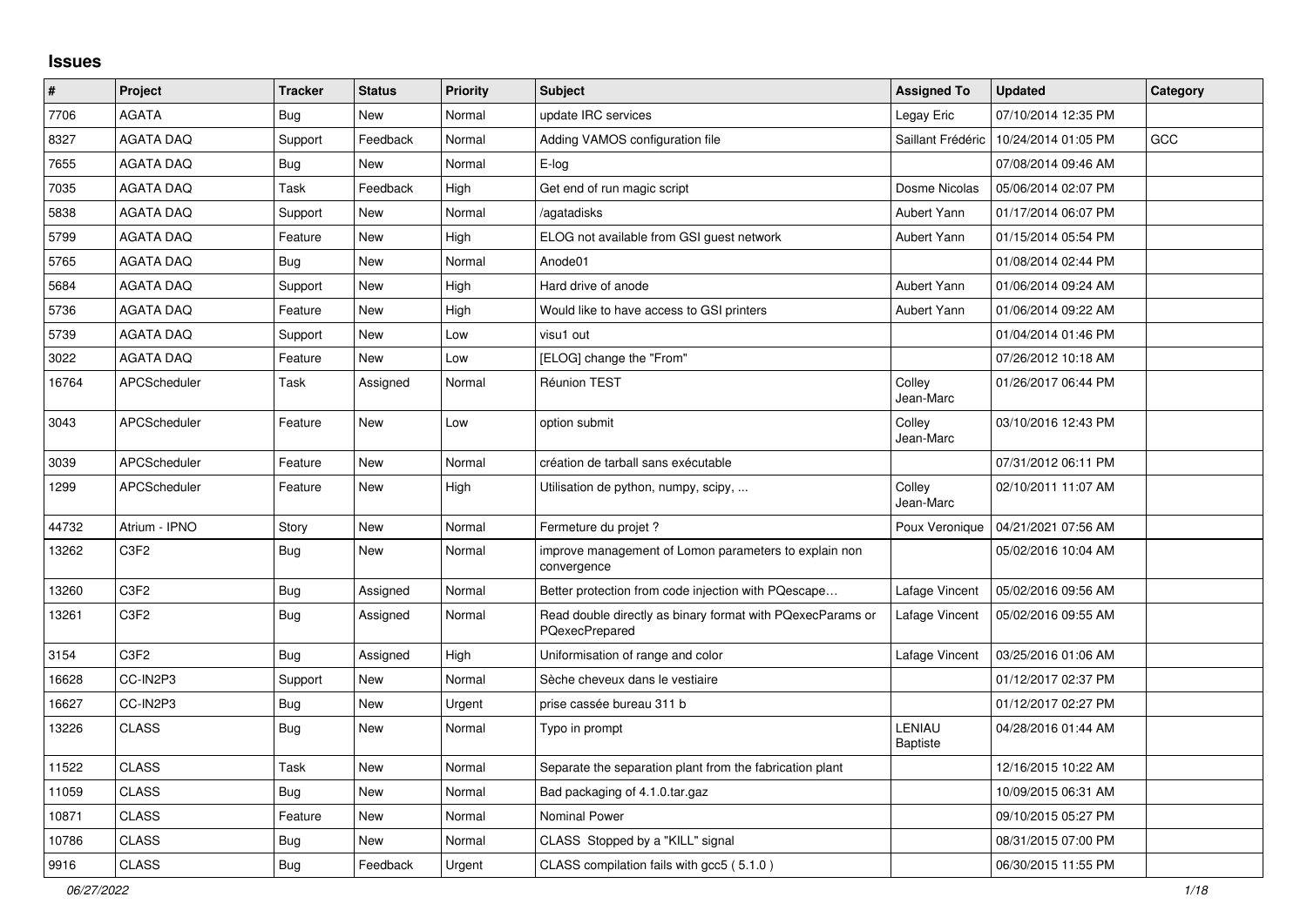| #     | Project                              | <b>Tracker</b> | <b>Status</b> | <b>Priority</b> | <b>Subject</b>                                           | <b>Assigned To</b>                 | <b>Updated</b>      | Category |
|-------|--------------------------------------|----------------|---------------|-----------------|----------------------------------------------------------|------------------------------------|---------------------|----------|
| 10255 | <b>CLASS</b>                         | Feature        | New           | Normal          | Take into account Load Factor Evolution                  | <b>MOUGINOT</b><br><b>Baptiste</b> | 06/26/2015 11:33 AM |          |
| 10227 | <b>CLASS</b>                         | Feature        | <b>New</b>    | Immediate       | <b>MURE GUI</b>                                          | <b>MOUGINOT</b><br><b>Baptiste</b> | 06/23/2015 01:36 PM |          |
| 10065 | <b>CLASS</b>                         | Support        | New           | Normal          | Multi-Threading in CLASS                                 |                                    | 06/05/2015 11:30 AM |          |
| 9883  | <b>CLASS</b>                         | Bug            | New           | High            | Copy past from user manual                               |                                    | 05/18/2015 10:26 PM |          |
| 9784  | <b>CLASS</b>                         | Bug            | In progress   | Normal          | Wrong diagnosis                                          | <b>MOUGINOT</b><br><b>Baptiste</b> | 05/05/2015 02:21 PM |          |
| 9790  | <b>CLASS</b>                         | Feature        | New           | High            | neutron & y Spectrum calculation                         |                                    | 04/29/2015 12:15 PM |          |
| 7385  | <b>CLASS</b>                         | Feature        | New           | High            | <b>GUI devellopment</b>                                  | LENIAU<br><b>Baptiste</b>          | 04/29/2015 12:15 PM |          |
| 9789  | <b>CLASS</b>                         | Feature        | New           | Normal          | Multi Stream in EQM                                      |                                    | 04/29/2015 12:12 PM |          |
| 9788  | <b>CLASS</b>                         | Feature        | New           | Normal          | Multi Stream in FabricationPlant                         |                                    | 04/29/2015 12:10 PM |          |
| 9787  | <b>CLASS</b>                         | Feature        | New           | Normal          | Multi Stream in FabricationPlant/EQM                     |                                    | 04/29/2015 12:10 PM |          |
| 7380  | <b>CLASS</b>                         | Feature        | New           | High            | ReactorFacility                                          | LENIAU<br><b>Baptiste</b>          | 06/11/2014 11:06 AM |          |
| 7379  | <b>CLASS</b>                         | Feature        | New           | Normal          | FrontEnd                                                 | <b>MOUGINOT</b><br><b>Baptiste</b> | 06/11/2014 11:05 AM |          |
| 6748  | <b>CLASS</b>                         | Feature        | New           | Normal          | Charger un parc présimulé à partir du .root              |                                    | 04/03/2014 11:36 AM |          |
| 6062  | <b>CLASS</b>                         | Bug            | New           | Normal          | FabricationPLant Parallelisation (in CLASS.cxx)          |                                    | 02/10/2014 11:59 AM |          |
| 5350  | <b>CLASS</b>                         | Feature        | New           | Low             | Set some quality criteria on Pu when building a MOX fuel |                                    | 10/22/2013 11:50 AM |          |
| 5377  | <b>CLASS</b>                         | Feature        | New           | Low             | enrichment factory                                       |                                    | 10/21/2013 03:15 PM |          |
| 5376  | <b>CLASS</b>                         | Feature        | New           | Low             | Reactor batch creation                                   |                                    | 10/21/2013 03:14 PM |          |
| 5329  | <b>CLASS</b>                         | Feature        | New           | Low             | Power density                                            |                                    | 10/14/2013 05:58 PM |          |
| 5462  | <b>DCOD</b>                          | <b>Bug</b>     | Feedback      | Low             | Cleaning tags                                            | Grave Xavier                       | 01/25/2018 09:25 AM |          |
| 8669  | <b>DCOD</b>                          | Bug            | New           | Normal          | error during compilation                                 |                                    | 12/05/2014 06:19 PM |          |
| 8668  | <b>DCOD</b>                          | Feature        | New           | Normal          | filterdiff is missing                                    |                                    | 12/05/2014 06:17 PM |          |
| 8667  | <b>DCOD</b>                          | Feature        | New           | Normal          | uuid missing                                             |                                    | 12/05/2014 06:14 PM |          |
| 5592  | <b>DCOD</b>                          | <b>Bug</b>     | New           | Low             | environment test missing in ./configure                  |                                    | 11/29/2013 11:19 AM |          |
| 5503  | <b>DCOD</b>                          | Feature        | New           | Low             | test ada 2012 in ./configure                             |                                    | 11/13/2013 04:54 PM |          |
| 4937  | <b>DCOD</b>                          | Feature        | New           | Low             | Implement Hobbit/Zabbix scripts                          | Grave Xavier                       | 08/27/2013 11:19 AM |          |
| 4932  | <b>DCOD</b>                          | Task           | New           | Low             | DCOD testing                                             | Grave Xavier                       | 08/26/2013 03:35 PM |          |
| 5759  | Electronic Control and<br>Monitoring | Bug            | Feedback      | Normal          | bug checknarvalnodes 1                                   | Ralet Damian                       | 01/17/2014 10:54 AM |          |
| 5795  | Electronic Control and<br>Monitoring | <b>Bug</b>     | Feedback      | Normal          | Time out digitizer sever                                 | Pietri Stephane                    | 01/13/2014 10:32 AM |          |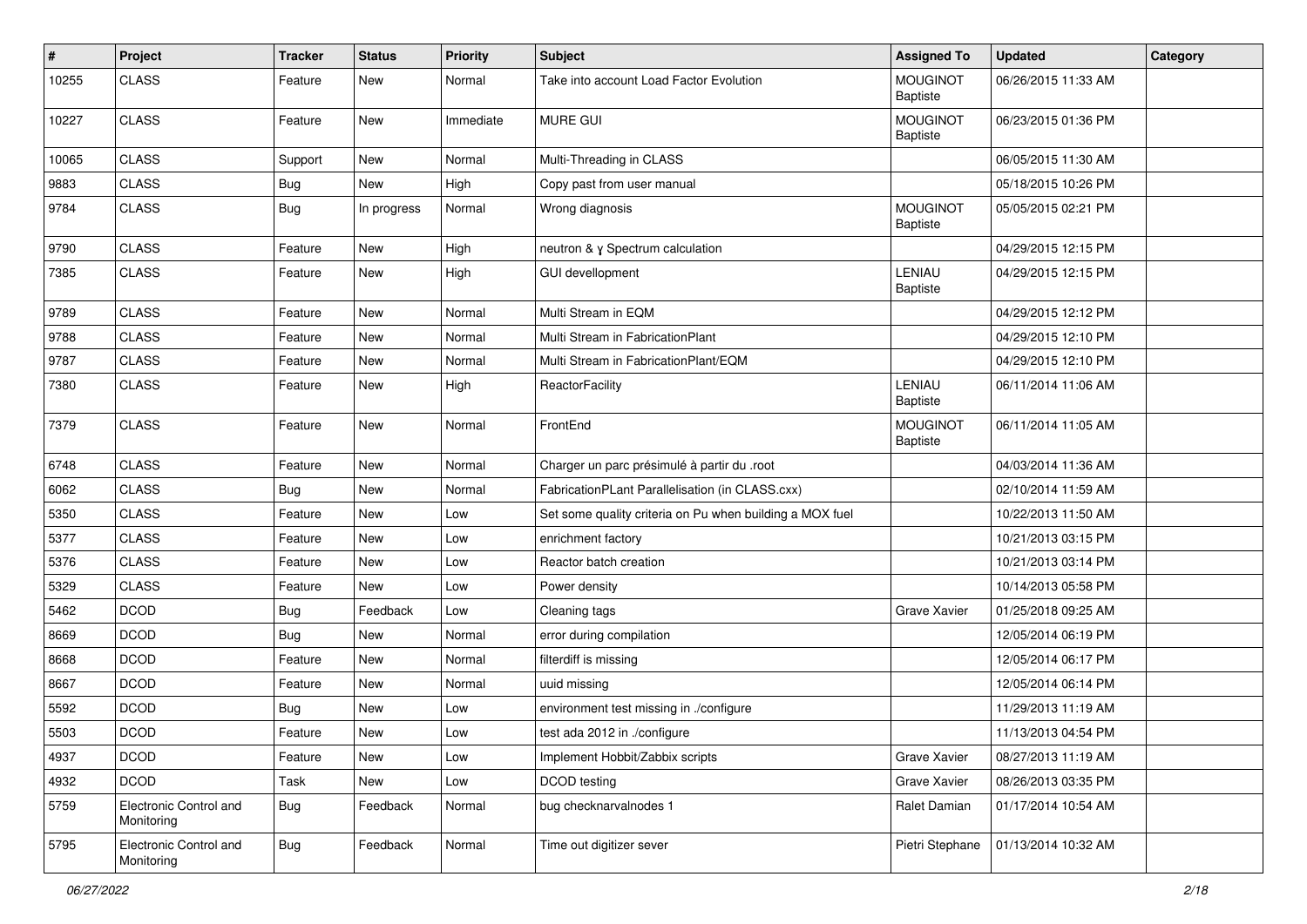| $\vert$ # | Project                              | <b>Tracker</b> | <b>Status</b> | <b>Priority</b> | <b>Subject</b>                                                  | <b>Assigned To</b>  | <b>Updated</b>      | Category                |
|-----------|--------------------------------------|----------------|---------------|-----------------|-----------------------------------------------------------------|---------------------|---------------------|-------------------------|
| 5751      | Electronic Control and<br>Monitoring | Feature        | New           | Low             | buildcfg with some error message                                |                     | 01/06/2014 05:43 PM |                         |
| 5688      | Electronic Control and<br>Monitoring | Task           | <b>New</b>    | Low             | Mercurialiser configuration files                               | Legay Eric          | 12/19/2013 09:59 AM |                         |
| 12993     | <b>ENX</b>                           | Bug            | <b>New</b>    | Normal          | init.enx                                                        | Dosme Nicolas       | 03/30/2016 02:37 PM | <b>ENX Core</b>         |
| 8693      | <b>ENX</b>                           | Feature        | <b>New</b>    | Normal          | sauver log_level                                                |                     | 12/09/2014 03:54 PM | <b>ENX Core</b>         |
| 5710      | <b>ENX</b>                           | Support        | Assigned      | Low             | Documentation - Named function                                  | Dosme Nicolas       | 02/25/2014 04:58 PM |                         |
| 5572      | <b>ENX</b>                           | Support        | New           | Low             | Cleaning autorconf                                              | Legay Eric          | 11/25/2013 03:23 PM | <b>Driver Generator</b> |
| 5527      | <b>ENX</b>                           | Feature        | New           | Low             | Named register list                                             |                     | 11/18/2013 05:30 PM | <b>Drivers</b>          |
| 5447      | <b>ENX</b>                           | <b>Bug</b>     | <b>New</b>    | Low             | make distclean - DCOD                                           | Legay Eric          | 11/13/2013 04:05 PM | <b>ENX Core</b>         |
| 5448      | <b>ENX</b>                           | <b>Bug</b>     | New           | Normal          | configure enx                                                   |                     | 10/30/2013 10:31 AM | <b>ENX Core</b>         |
| 5431      | <b>ENX</b>                           | Support        | <b>New</b>    | Low             | Cleaning compilation chain                                      | Legay Eric          | 10/29/2013 10:18 AM | <b>ENX Core</b>         |
| 5144      | <b>ENX</b>                           | Bug            | Feedback      | Low             | $ENX + P42$ regression                                          | Legay Eric          | 10/02/2013 11:09 AM | <b>ENX Core</b>         |
| 4652      | <b>ENX</b>                           | Feature        | New           | Low             | rename appenders.ad[sb]                                         |                     | 06/13/2013 10:19 AM | <b>ENX Core</b>         |
| 4184      | <b>ENX</b>                           | Bug            | Feedback      | Normal          | fonctionnement ENX linux 64 bits avec gnat_pro-7.1.1            | Peyré Jean          | 06/11/2013 09:11 PM | <b>Drivers</b>          |
| 42        | <b>ENX</b>                           | Feature        | <b>New</b>    | Urgent          | Module ID Handler                                               |                     | 06/05/2013 02:27 PM | <b>ENX Core</b>         |
| 656       | <b>ENX</b>                           | Feature        | New           | Low             | named register                                                  |                     | 01/30/2013 03:59 PM | <b>ENX Core</b>         |
| 852       | <b>ENX</b>                           | Feature        | New           | Low             | Better handling of exception in empty skeleton                  | Legay Eric          | 01/30/2013 03:58 PM | Driver Generator        |
| 2644      | <b>ENX</b>                           | Feature        | New           | Low             | Que faire en cas de multiple connexion sans quit                |                     | 01/22/2013 05:04 PM | <b>ENX Core</b>         |
| 3851      | <b>ENX</b>                           | Task           | <b>New</b>    | Low             | [named register] Tagging new print                              |                     | 01/22/2013 05:04 PM | <b>ENX Core</b>         |
| 3834      | <b>ENX</b>                           | <b>Bug</b>     | New           | Low             | Removing data8 type for MM and MD                               |                     | 01/17/2013 06:08 PM | <b>ENX Core</b>         |
| 3833      | <b>ENX</b>                           | Task           | New           | Low             | [named register] Modifying MD and MM command type               |                     | 01/17/2013 06:06 PM | <b>ENX Core</b>         |
| 3832      | <b>ENX</b>                           | Task           | <b>New</b>    | Low             | [named register] New control                                    |                     | 01/17/2013 06:04 PM | <b>ENX Core</b>         |
| 659       | <b>ENX</b>                           | Feature        | <b>New</b>    | Normal          | Gestion des arbres DOM                                          |                     | 01/16/2013 11:33 AM | <b>ENX Core</b>         |
| 113       | <b>ENX</b>                           | Bug            | Feedback      | High            | remove reference to T_Result constants                          | Legay Eric          | 05/16/2011 01:26 PM | <b>Driver Generator</b> |
| 660       | <b>ENX</b>                           | Support        | New           | High            | Documentation                                                   | Legay Eric          | 05/27/2010 10:55 AM | Documentation           |
| 631       | ftsmonitor                           | Feature        | New           | Low             | History of a DN access                                          |                     | 10/22/2010 10:10 AM |                         |
| 5547      | G4IDS                                | Task           | New           | Normal          | [Three Body Decay]                                              | Sotty<br>Christophe | 11/22/2013 01:47 PM |                         |
| 5535      | G4IDS                                | Task           | New           | Normal          | [Config 2009-2012] Beta-"gamma (induced)" coincidences          | Sotty<br>Christophe | 11/20/2013 02:39 PM |                         |
| 5538      | G4IDS                                | Task           | New           | Normal          | [Config 2009-2012] MiniBall Efficiency                          | Sotty<br>Christophe | 11/20/2013 02:35 PM |                         |
| 5537      | G4IDS                                | Task           | New           | Low             | [Config 2009-2012] Estimated position of the implantation point | Sotty<br>Christophe | 11/20/2013 02:21 PM |                         |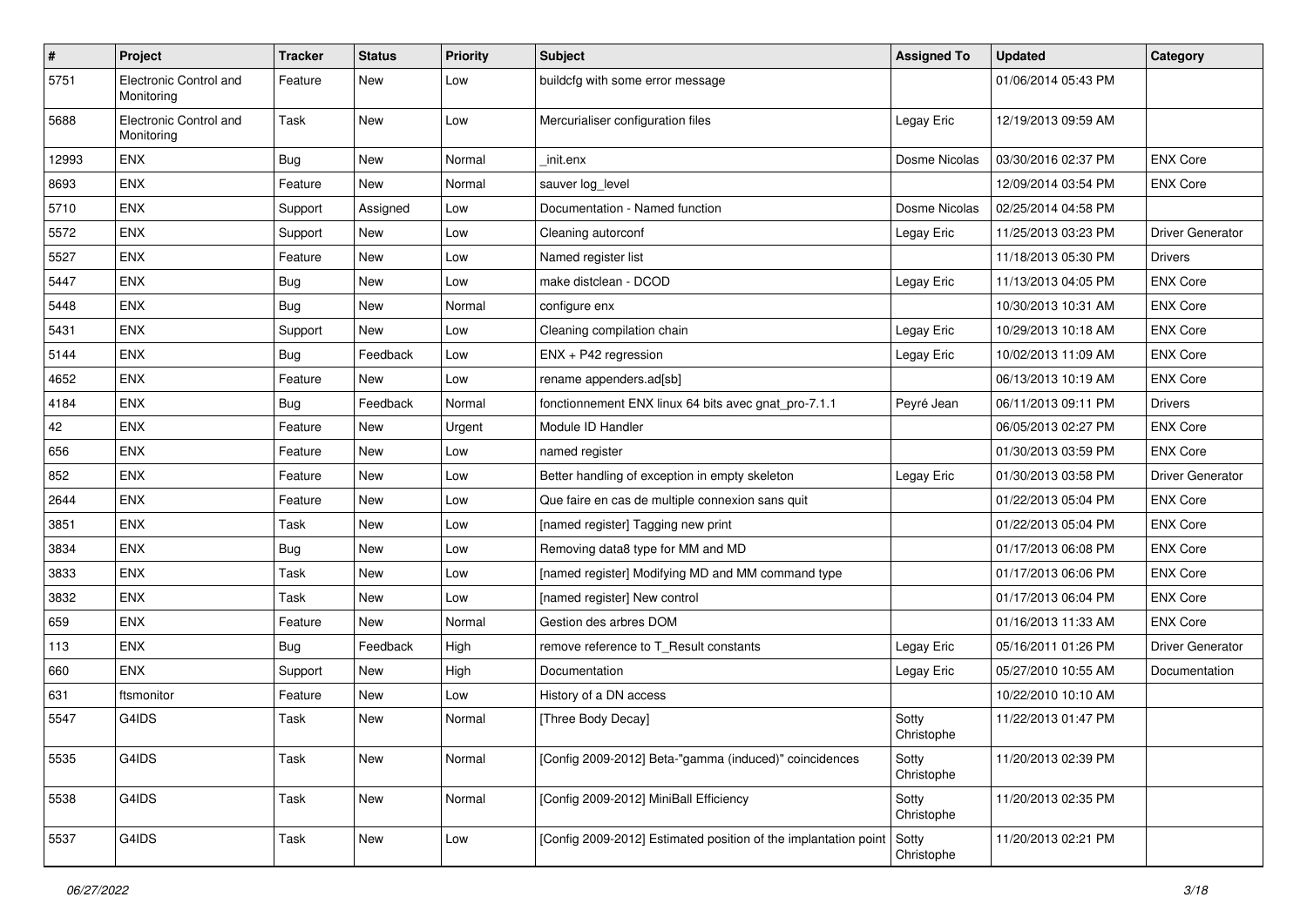| #     | Project      | <b>Tracker</b> | <b>Status</b> | <b>Priority</b> | <b>Subject</b>                                        | <b>Assigned To</b>   | <b>Updated</b>      | Category   |
|-------|--------------|----------------|---------------|-----------------|-------------------------------------------------------|----------------------|---------------------|------------|
| 5536  | G4IDS        | Task           | New           | Low             | [Config 2009-2012] Gaussian-like vs Point-like source | Sotty<br>Christophe  | 11/20/2013 02:01 PM |            |
| 51461 | GRAND        | Task           | <b>New</b>    | Normal          | WP 4.4: pipeline simulation                           |                      | 06/24/2022 03:13 PM | soft simu  |
| 51442 | <b>GRAND</b> | Task           | New           | Normal          | WP 4.3: workflow and scheduler                        |                      | 06/24/2022 03:03 PM | infra soft |
| 49899 | <b>GRAND</b> | Task           | New           | Normal          | WP 2.4: antenna network simulation                    |                      | 06/24/2022 02:48 PM |            |
| 49895 | <b>GRAND</b> | Task           | New           | Normal          | WP 2: GRANDLIB modelization and software              |                      | 06/24/2022 02:48 PM |            |
| 49898 | GRAND        | Task           | New           | Normal          | WP 2.3: unit detector modeling and coding             |                      | 06/24/2022 02:11 PM |            |
| 49910 | <b>GRAND</b> | Task           | New           | Normal          | WP 3.1: manage data event DB                          |                      | 06/24/2022 01:55 PM |            |
| 51444 | <b>GRAND</b> | Task           | New           | Normal          | WP 3.5: infra documentation                           |                      | 06/24/2022 01:50 PM | infra soft |
| 49909 | <b>GRAND</b> | Task           | <b>New</b>    | Normal          | WP 3: software infra and database                     |                      | 06/24/2022 01:48 PM |            |
| 49914 | <b>GRAND</b> | Task           | New           | Normal          | WP 3.4: code distribution, software env.              |                      | 06/24/2022 01:41 PM |            |
| 49928 | <b>GRAND</b> | Task           | <b>New</b>    | Normal          | WP 6.3: testbench                                     |                      | 06/24/2022 12:58 PM |            |
| 49927 | <b>GRAND</b> | Task           | New           | Normal          | WP 6.2: analytical method                             |                      | 06/24/2022 12:41 PM |            |
| 49939 | <b>GRAND</b> | Task           | <b>New</b>    | Normal          | WP 9.4: data taking                                   |                      | 06/23/2022 08:19 PM |            |
| 49929 | GRAND        | Task           | New           | Normal          | WP 6.4: frontend implementation                       |                      | 04/14/2022 02:24 PM |            |
| 49945 | <b>GRAND</b> | Task           | <b>New</b>    | Normal          | WP 11: improvement dating of events                   | voisin vincent       | 03/22/2022 02:31 PM |            |
| 49936 | <b>GRAND</b> | Task           | <b>New</b>    | Normal          | WP 9.1: detector design adaptation                    |                      | 03/21/2022 03:18 PM |            |
| 49926 | <b>GRAND</b> | Task           | New           | Normal          | WP 6.1: neuronal network method                       |                      | 03/21/2022 01:40 PM |            |
| 49930 | <b>GRAND</b> | Task           | <b>New</b>    | Normal          | WP 7: second level trigger (SLT)                      |                      | 03/21/2022 10:28 AM |            |
| 49934 | GRAND        | Task           | <b>New</b>    | Normal          | WP 8.3: trigger evaluation                            |                      | 03/21/2022 10:28 AM |            |
| 49931 | <b>GRAND</b> | Task           | New           | Normal          | WP 8: data reconstruction study                       |                      | 03/21/2022 10:28 AM |            |
| 49925 | GRAND        | Task           | New           | Normal          | WP 6: first level trigger (FLT)                       |                      | 03/21/2022 10:28 AM |            |
| 49908 | <b>GRAND</b> | Task           | <b>New</b>    | Normal          | WP 1.3 : LPNHE WP coordination                        | Martineau<br>Olivier | 03/20/2022 05:35 PM |            |
| 49911 | GRAND        | Task           | <b>New</b>    | Normal          | WP 3.2: calibration monotoring DB                     |                      | 03/18/2022 05:13 PM |            |
| 49924 | <b>GRAND</b> | Task           | New           | Normal          | WP 5.2: noise event selection                         |                      | 03/18/2022 05:13 PM |            |
| 49923 | <b>GRAND</b> | Task           | <b>New</b>    | Normal          | WP 5.5: EAS selection                                 |                      | 03/18/2022 05:13 PM |            |
| 49922 | <b>GRAND</b> | Task           | <b>New</b>    | Normal          | WP 5.4: reconstruction                                |                      | 03/18/2022 05:13 PM |            |
| 49918 | GRAND        | Task           | New           | Normal          | WP 5: GP 13/100 experimental DB analysis              |                      | 03/18/2022 05:13 PM |            |
| 49901 | <b>GRAND</b> | Task           | New           | Normal          | WP 2.6: common tools                                  |                      | 03/18/2022 05:13 PM |            |
| 49921 | <b>GRAND</b> | Task           | New           | Normal          | WP 5.3: calibration                                   |                      | 03/18/2022 05:13 PM |            |
| 49919 | <b>GRAND</b> | Task           | New           | Normal          | WP 5.1: data taking                                   |                      | 03/18/2022 05:13 PM |            |
| 49905 | GRAND        | Task           | New           | Normal          | WP 1: GRAND management                                |                      | 03/18/2022 05:13 PM |            |
| 49906 | GRAND        | Task           | New           | Normal          | WP 1.1: finance                                       |                      | 03/18/2022 05:13 PM |            |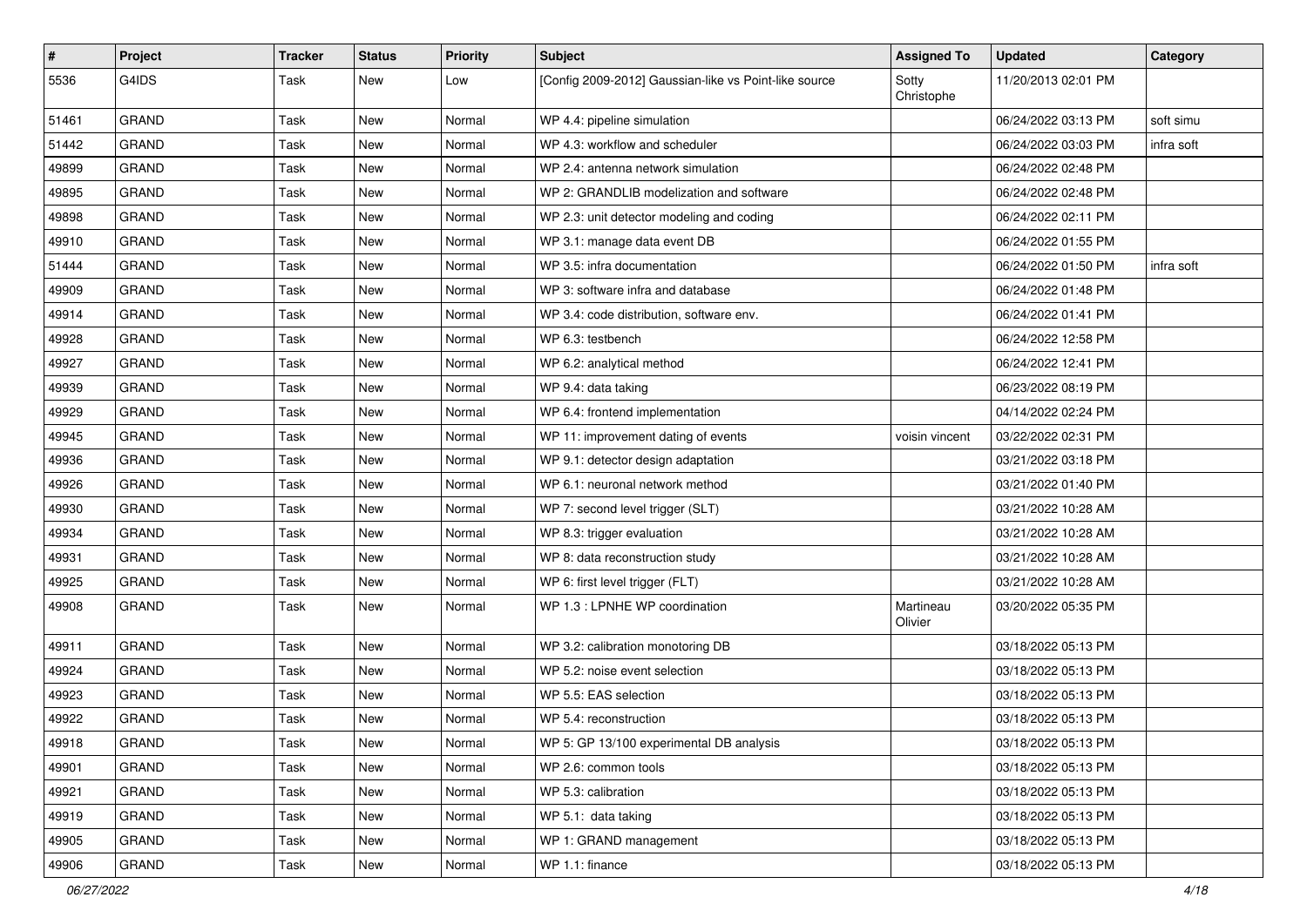| #     | Project       | <b>Tracker</b> | <b>Status</b> | <b>Priority</b> | <b>Subject</b>                                                              | <b>Assigned To</b>  | <b>Updated</b>      | Category |
|-------|---------------|----------------|---------------|-----------------|-----------------------------------------------------------------------------|---------------------|---------------------|----------|
| 49904 | <b>GRAND</b>  | Task           | <b>New</b>    | Normal          | WP 2.9: detector monotoring                                                 |                     | 03/18/2022 05:13 PM |          |
| 49903 | <b>GRAND</b>  | Task           | New           | Normal          | WP 2.8: detector calibration                                                |                     | 03/18/2022 05:13 PM |          |
| 49902 | <b>GRAND</b>  | Task           | New           | Normal          | WP 2.7: code quality and documentation                                      | Colley<br>Jean-Marc | 03/18/2022 05:13 PM |          |
| 49896 | <b>GRAND</b>  | Task           | New           | Normal          | WP 2.1: software architecture and optimization                              |                     | 03/18/2022 05:13 PM |          |
| 49944 | <b>GRAND</b>  | Task           | New           | Normal          | WP 10.3: data analysis                                                      |                     | 03/18/2022 04:45 PM |          |
| 49943 | <b>GRAND</b>  | Task           | New           | Normal          | WP 10.2: data taking                                                        |                     | 03/18/2022 04:45 PM |          |
| 49942 | <b>GRAND</b>  | Task           | New           | Normal          | WP 10.1: deployment                                                         |                     | 03/18/2022 04:45 PM |          |
| 49941 | <b>GRAND</b>  | Task           | New           | Normal          | WP 10: GP 300 setup                                                         |                     | 03/18/2022 04:45 PM |          |
| 49933 | <b>GRAND</b>  | Task           | New           | Normal          | WP 8.2: final reconstruction                                                |                     | 03/18/2022 04:39 PM |          |
| 49932 | <b>GRAND</b>  | Task           | New           | Normal          | WP 8.1: SLT info definition                                                 |                     | 03/18/2022 04:39 PM |          |
| 49940 | <b>GRAND</b>  | Task           | New           | Normal          | WP 9.5: data analysis                                                       |                     | 03/18/2022 03:35 PM |          |
| 49937 | <b>GRAND</b>  | Task           | New           | Normal          | WP 9.2: production detector adaptation                                      |                     | 03/18/2022 03:32 PM |          |
| 49938 | <b>GRAND</b>  | Task           | New           | Normal          | WP 9.3: deployment commissioning                                            |                     | 03/18/2022 03:27 PM |          |
| 49917 | <b>GRAND</b>  | Task           | New           | Normal          | WP 4.2: validation                                                          |                     | 03/18/2022 03:08 PM |          |
| 49916 | <b>GRAND</b>  | Task           | New           | Normal          | WP 4.1: production, storing & management                                    |                     | 03/18/2022 03:06 PM |          |
| 49912 | <b>GRAND</b>  | Task           | New           | Normal          | WP 3.3: manage software infra : CI, quality, DB engine                      |                     | 03/18/2022 03:03 PM |          |
| 49900 | <b>GRAND</b>  | Task           | New           | Normal          | WP 2.5: reconstruction method                                               |                     | 03/18/2022 02:57 PM |          |
| 49897 | <b>GRAND</b>  | Task           | New           | Normal          | WP 2.2: input output format fie                                             |                     | 03/18/2022 12:22 AM |          |
| 49935 | <b>GRAND</b>  | Task           | New           | Normal          | WP 9: Nançay setup                                                          |                     | 03/18/2022 12:20 AM |          |
| 49915 | <b>GRAND</b>  | Task           | New           | Normal          | WP 4: Creating GRAND simulation                                             |                     | 03/18/2022 12:20 AM |          |
| 9525  | <b>IGOSat</b> | Task           | New           | Normal          | (ODB / SCAO) Conception de la SCAO / Interfaçage avec<br><b>I'ODB</b>       |                     | 03/27/2015 10:11 AM |          |
| 9528  | <b>IGOSat</b> | Task           | New           | Normal          | phases projet                                                               |                     | 03/24/2015 03:58 PM |          |
| 9137  | <b>IGOSat</b> | Task           | New           | Normal          | (PRO) Phase C                                                               |                     | 03/24/2015 03:58 PM |          |
| 9136  | <b>IGOSat</b> | Task           | New           | Normal          | (PRO) Phase B                                                               |                     | 03/24/2015 03:58 PM |          |
| 9099  | <b>IGOSat</b> | Task           | In progress   | Normal          | (PRO) Phase A                                                               |                     | 03/24/2015 03:58 PM |          |
| 9527  | <b>IGOSat</b> | Task           | New           | Normal          | (SAE / ODB) Réalisation de cartes électroniques pour le<br>satellite IGOSat |                     | 03/24/2015 03:52 PM |          |
| 9526  | <b>IGOSat</b> | Task           | New           | Normal          | (SCI) Electronique d'acquisition de l'instrument Scintillateur              |                     | 03/24/2015 03:50 PM |          |
| 9524  | <b>IGOSat</b> | Task           | New           | Normal          | (ODB) Logiciel de Vol                                                       |                     | 03/24/2015 03:41 PM |          |
| 9111  | <b>IGOSat</b> | Task           | Assigned      | Normal          | (TEL) Mise en oeuvre de la carte de télécommunication                       |                     | 03/24/2015 03:36 PM |          |
| 9151  | <b>IGOSat</b> | Task           | New           | Normal          | (ODB) Code de simulation fonctionelle                                       |                     | 02/18/2015 05:13 PM |          |
| 9116  | <b>IGOSat</b> | Task           | Assigned      | Normal          | (STM) Conception mécanique                                                  |                     | 02/11/2015 03:43 PM |          |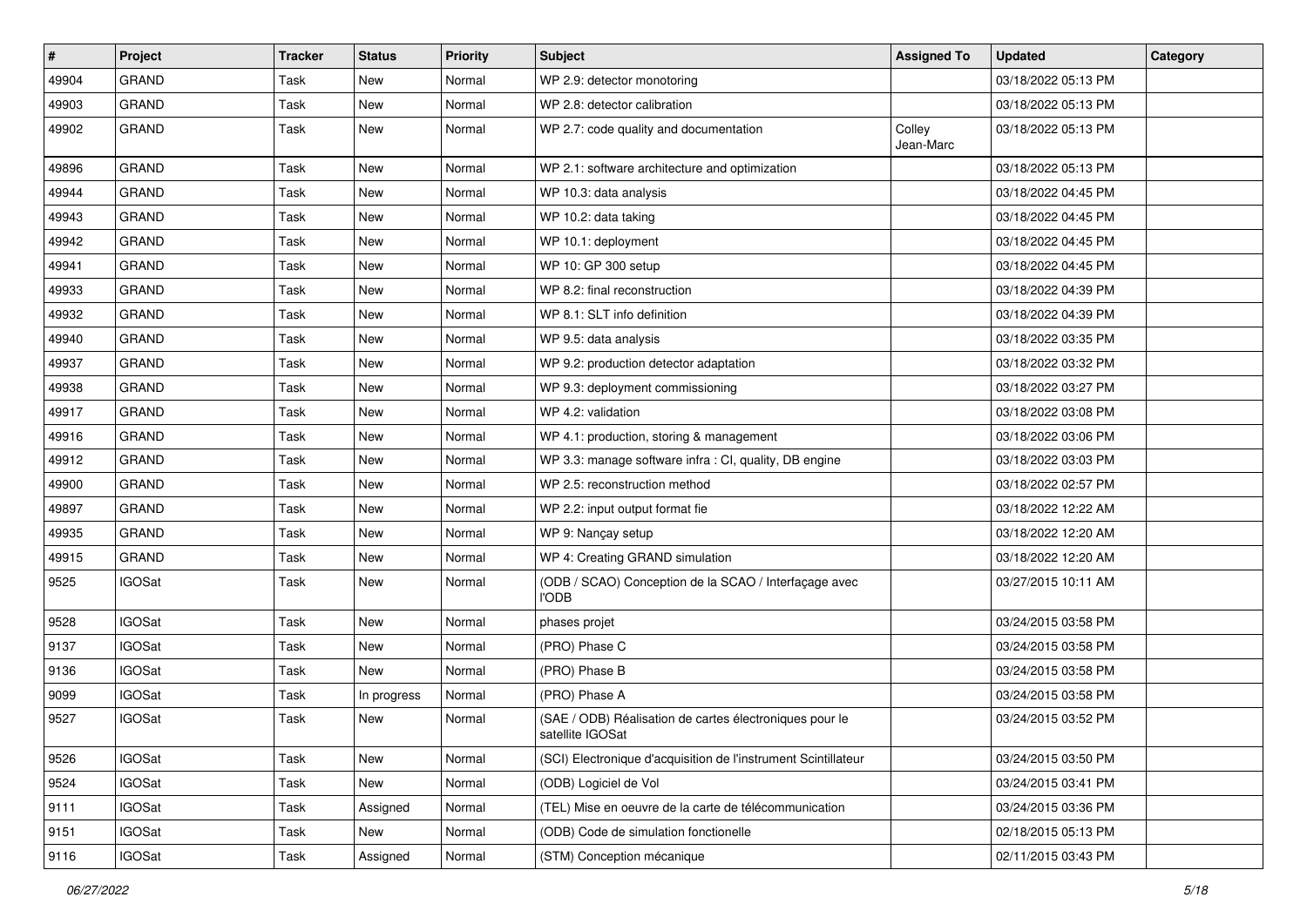| $\vert$ # | Project       | <b>Tracker</b> | <b>Status</b> | <b>Priority</b> | <b>Subject</b>                                                                                                 | <b>Assigned To</b>        | <b>Updated</b>      | Category |
|-----------|---------------|----------------|---------------|-----------------|----------------------------------------------------------------------------------------------------------------|---------------------------|---------------------|----------|
| 9115      | <b>IGOSat</b> | Task           | Assigned      | Normal          | (SCI) Banc de test du scintillateur, simulations et estimation de<br>la dose reçue                             |                           | 02/11/2015 03:41 PM |          |
| 9109      | <b>IGOSat</b> | Task           | Assigned      | Normal          | (SYS) Ingénierie système                                                                                       |                           | 02/11/2015 02:05 PM |          |
| 9108      | <b>IGOSat</b> | Task           | Assigned      | Normal          | (SCA) Modélisation de la boucle de contrôle SCAO                                                               |                           | 02/11/2015 02:00 PM |          |
| 9098      | <b>IGOSat</b> | Task           | Assigned      | Normal          | (SCA) Capteurs d'attitude et Banc de Contrôle                                                                  |                           | 02/11/2015 01:57 PM |          |
| 9103      | <b>IGOSat</b> | Task           | Assigned      | Normal          | (SCI) Banc de test du scintillateur                                                                            |                           | 02/10/2015 06:48 PM |          |
| 9102      | <b>IGOSat</b> | Task           | Assigned      | Normal          | (SOL) Conception de la station sol                                                                             |                           | 02/10/2015 06:48 PM |          |
| 9101      | <b>IGOSat</b> | Task           | Assigned      | Normal          | (STM) Réalisation d'un modèle structurel et thermique                                                          |                           | 02/10/2015 06:48 PM |          |
| 9100      | <b>IGOSat</b> | Task           | Assigned      | Normal          | (SAE) Réalisation d'un banc de test du système d'alimentation<br>électrique                                    |                           | 02/10/2015 06:48 PM |          |
| 44518     | IN2P3-Forge   | Bug            | In progress   | High            | find-user dialog much slower since migration                                                                   | <b>ROUET</b><br>Jean-René | 05/05/2021 02:28 PM |          |
| 36236     | IN2P3-Forge   | Support        | New           | High            | Synchronisation demandée pour un serveur Mercurial                                                             |                           | 04/13/2021 09:07 AM |          |
| 35994     | IN2P3-Forge   | Support        | New           | Normal          | Synchronisation demandée pour un serveur Mercurial                                                             |                           | 01/11/2019 03:10 PM |          |
| 9491      | JEM-EUSO      | Support        | <b>New</b>    | Normal          | I need to access also to AWG Euso balloon documents                                                            |                           | 03/18/2015 03:36 PM |          |
| 7641      | KickSlot      | Feature        | In progress   | Normal          | Procédure perte mot de passe                                                                                   | Flieller Cyril            | 09/04/2014 02:55 PM |          |
| 48758     | LabInvent     | Task           | New           | Immediate       | Modifs demandées par C. Feugeade le 18/1/22                                                                    | <b>Pallier Etienne</b>    | 01/19/2022 04:22 PM |          |
| 48757     | LabInvent     | Feature        | New           | Immediate       | *** F - DIVERS TODO (à dispatcher)                                                                             | Pallier Etienne           | 01/19/2022 04:12 PM |          |
| 47960     | LabInvent     | Task           | <b>New</b>    | Immediate       | CHAMPS.                                                                                                        |                           | 01/19/2022 03:51 PM |          |
| 47860     | LabInvent     | Feature        | New           | Immediate       | *** F - ENTITY - Materiels                                                                                     |                           | 01/19/2022 03:51 PM |          |
| 47890     | LabInvent     | Task           | New           | High            | Commander (demande achat)                                                                                      |                           | 01/19/2022 03:48 PM |          |
| 47957     | LabInvent     | Feature        | New           | Normal          | *** F - ENTITY - Les GROUPES (de User ou Materiel) :<br>Thématique, Métier, Projet, Site (+ Pole ou Service ?) |                           | 12/13/2021 11:12 AM |          |
| 47861     | LabInvent     | Feature        | New           | Urgent          | *** F - ENTITY - Suivis (de Materiel ou User)                                                                  |                           | 12/13/2021 11:10 AM |          |
| 47862     | LabInvent     | Feature        | <b>New</b>    | Normal          | *** F - ENTITY - Prets (de Materiel)                                                                           |                           | 12/13/2021 11:10 AM |          |
| 47895     | LabInvent     | Feature        | New           | Normal          | *** F - ENTITY - Documents attachés (à Materiel ou Suivi)                                                      |                           | 12/13/2021 11:09 AM |          |
| 48223     | LabInvent     | Task           | New           | Normal          | instance perso (docker)                                                                                        |                           | 12/13/2021 11:08 AM |          |
| 47866     | LabInvent     | Feature        | New           | Urgent          | *** F - Installation                                                                                           |                           | 12/13/2021 11:08 AM |          |
| 47947     | LabInvent     | Task           | New           | High            | docker only                                                                                                    |                           | 12/13/2021 11:07 AM |          |
| 47926     | LabInvent     | Task           | New           | High            | Instance DEMO docker - à installer sur hyp2 puis sur VM<br>pweb3                                               |                           | 12/13/2021 11:07 AM |          |
| 47865     | LabInvent     | Feature        | New           | Normal          | *** F - Configuration générale                                                                                 |                           | 12/13/2021 11:06 AM |          |
| 48222     | LabInvent     | Task           | New           | Normal          | (NEW func) Gérer Suivi d'un User                                                                               |                           | 12/13/2021 10:39 AM |          |
| 48005     | LabInvent     | Task           | New           | Normal          | <b>Bugfix toutes les Deprecated Errors</b>                                                                     |                           | 12/06/2021 02:37 PM |          |
| 47869     | LabInvent     | Feature        | New           | Normal          | *** F - Tests                                                                                                  |                           | 12/06/2021 02:28 PM |          |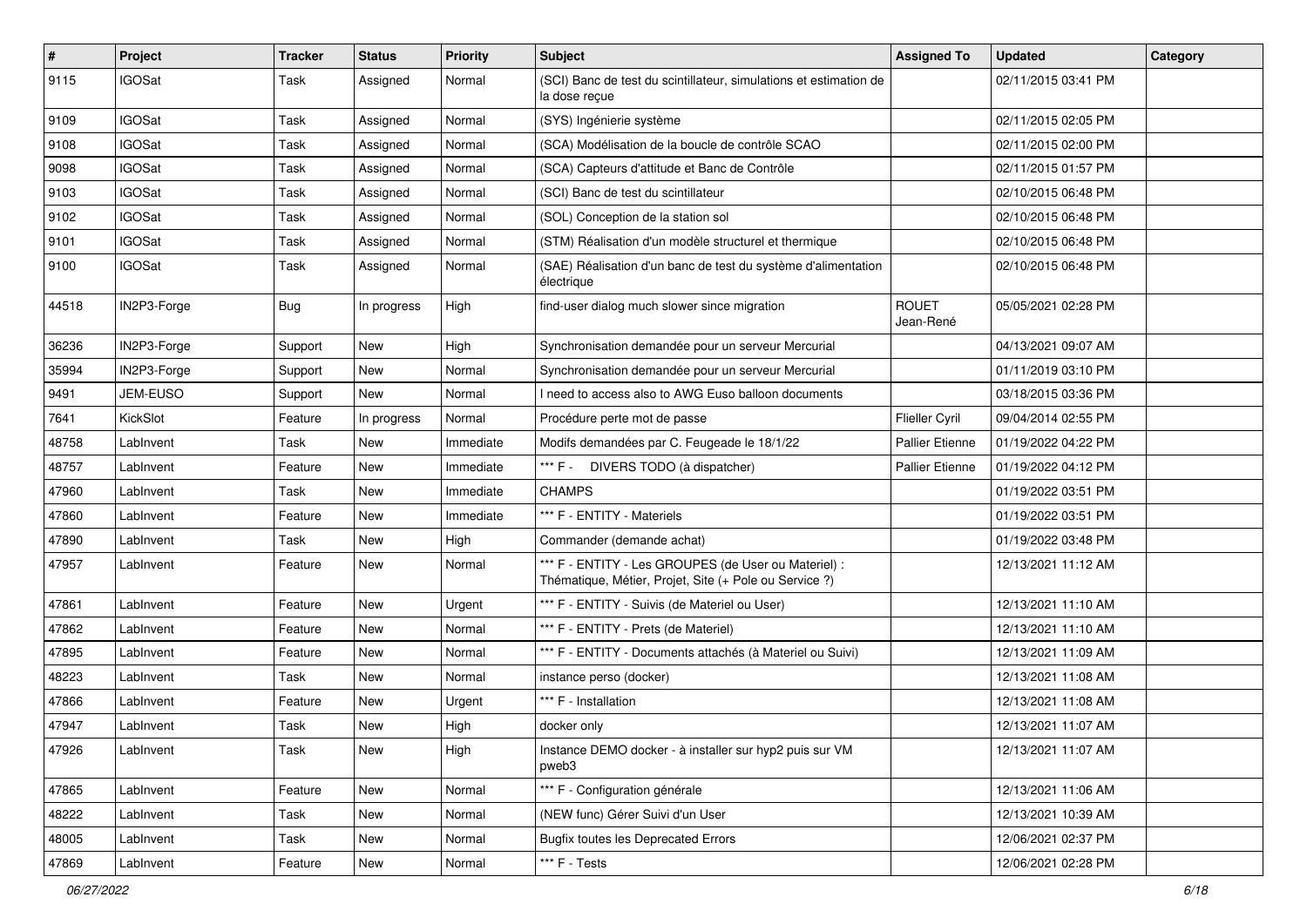| #     | Project   | <b>Tracker</b> | <b>Status</b> | <b>Priority</b> | <b>Subject</b>                                                                                 | <b>Assigned To</b> | <b>Updated</b>      | Category |
|-------|-----------|----------------|---------------|-----------------|------------------------------------------------------------------------------------------------|--------------------|---------------------|----------|
| 47946 | LabInvent | Task           | New           | Normal          | classic only                                                                                   |                    | 12/03/2021 09:50 AM |          |
| 47921 | LabInvent | Feature        | New           | Immediate       | *** F - Framework CakePhp                                                                      |                    | 12/02/2021 04:45 PM |          |
| 47922 | LabInvent | Task           | New           | Immediate       | Passer directement à v3.LAST (3.10.1)                                                          |                    | 12/02/2021 04:45 PM |          |
| 47905 | LabInvent | Task           | New           | Urgent          | Read (index & view) (generic)                                                                  |                    | 12/01/2021 11:21 AM |          |
| 47899 | LabInvent | Task           | <b>New</b>    | Urgent          | view (generic)                                                                                 |                    | 12/01/2021 11:21 AM |          |
| 47875 | LabInvent | Feature        | New           | Urgent          | *** F - ENTITY GÉNÉRIQUE - Actions & Vues génériques (&<br>Refactorisation)                    |                    | 12/01/2021 11:21 AM |          |
| 47903 | LabInvent | Task           | New           | Urgent          | Rappels automatiques pour les suivis récurrents (périodiques)                                  |                    | 12/01/2021 11:17 AM |          |
| 47901 | LabInvent | Task           | <b>New</b>    | Urgent          | Read (view & index)                                                                            |                    | 12/01/2021 11:17 AM |          |
| 47873 | LabInvent | Task           | <b>New</b>    | Normal          | Model (Entity & Table)                                                                         |                    | 12/01/2021 09:37 AM |          |
| 47966 | LabInvent | Task           | New           | Normal          | Ajouter test Commande (avec devis joint)                                                       |                    | 11/30/2021 04:17 PM |          |
| 47912 | LabInvent | Task           | New           | High            | (VUE) Elements et Helper                                                                       |                    | 11/30/2021 03:51 PM |          |
| 47914 | LabInvent | Task           | <b>New</b>    | High            | index (generic)                                                                                |                    | 11/30/2021 03:50 PM |          |
| 47906 | LabInvent | Task           | New           | Urgent          | Champs virtuels                                                                                |                    | 11/30/2021 03:50 PM |          |
| 47897 | LabInvent | Task           | <b>New</b>    | High            | *** F - Stats (Users)                                                                          |                    | 11/30/2021 03:48 PM |          |
| 47942 | LabInvent | Task           | <b>New</b>    | High            | index (generic)                                                                                |                    | 11/30/2021 03:48 PM |          |
| 47937 | LabInvent | Task           | New           | High            | Read (index & view) (generic ?)                                                                |                    | 11/30/2021 03:48 PM |          |
| 47927 | LabInvent | Task           | <b>New</b>    | High            | A gérer via fichier conf YAML                                                                  |                    | 11/30/2021 03:47 PM |          |
| 47867 | LabInvent | Task           | <b>New</b>    | High            | *** F - Autorisations (Users)                                                                  |                    | 11/30/2021 03:47 PM |          |
| 47886 | LabInvent | Task           | <b>New</b>    | Urgent          | Notifications                                                                                  |                    | 11/30/2021 03:45 PM |          |
| 47874 | LabInvent | Task           | New           | Urgent          | <b>Stats</b>                                                                                   |                    | 11/30/2021 03:44 PM |          |
| 47878 | LabInvent | Task           | <b>New</b>    | High            | Autres                                                                                         |                    | 11/30/2021 03:44 PM |          |
| 47884 | LabInvent | Task           | <b>New</b>    | High            | partitionnement par Site (besoin IP2I/LMA)                                                     |                    | 11/30/2021 03:43 PM |          |
| 47877 | LabInvent | Task           | New           | High            | find (search)                                                                                  |                    | 11/30/2021 03:43 PM |          |
| 47952 | LabInvent | Task           | <b>New</b>    | High            | Ecran d'accueil à restructurer                                                                 |                    | 11/30/2021 03:43 PM |          |
| 47936 | LabInvent | Task           | New           | High            | 3-4 - TBO & ARCHIVED                                                                           |                    | 11/30/2021 03:43 PM |          |
| 47934 | LabInvent | Task           | New           | High            | LIFECYCLE (Status) : CREATED => (TBO) => VALIDATED<br>$\Rightarrow$ TBA $\Rightarrow$ ARCHIVED |                    | 11/30/2021 03:43 PM |          |
| 47863 | LabInvent | Feature        | New           | High            | *** F - ENTITY - Users                                                                         |                    | 11/30/2021 03:43 PM |          |
| 47882 | LabInvent | Task           | New           | High            | Delete - delete                                                                                |                    | 11/30/2021 03:42 PM |          |
| 47881 | LabInvent | Task           | New           | High            | Read - view                                                                                    |                    | 11/30/2021 03:42 PM |          |
| 47876 | LabInvent | Task           | New           | High            | CRUD                                                                                           |                    | 11/30/2021 03:42 PM |          |
| 47872 | LabInvent | Task           | New           | High            | Actions & Vues                                                                                 |                    | 11/30/2021 03:42 PM |          |
| 47879 | LabInvent | Task           | New           | High            | Create/Update - add edit                                                                       |                    | 11/30/2021 03:42 PM |          |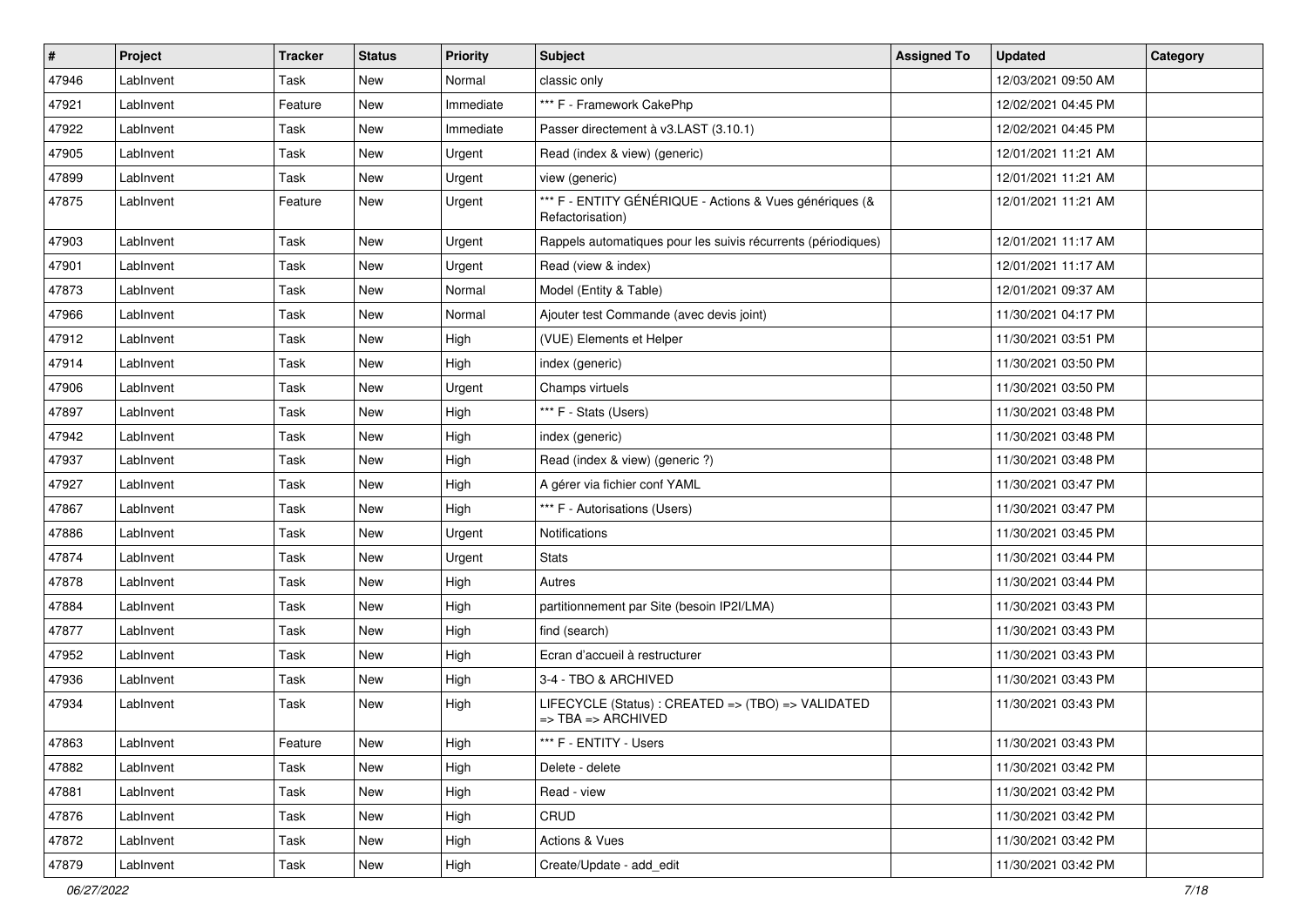| $\sharp$ | Project   | <b>Tracker</b> | <b>Status</b> | <b>Priority</b> | Subject                                                                                       | <b>Assigned To</b> | <b>Updated</b>      | Category |
|----------|-----------|----------------|---------------|-----------------|-----------------------------------------------------------------------------------------------|--------------------|---------------------|----------|
| 47870    | LabInvent | Task           | New           | Normal          | Tests (Materiels)                                                                             |                    | 11/30/2021 03:38 PM |          |
| 47962    | LabInvent | Task           | <b>New</b>    | Urgent          | (IRAP only) re-install inventirap avec php7                                                   |                    | 11/30/2021 03:17 PM |          |
| 47951    | LabInvent | Feature        | New           | Normal          | *** F - Etiquettes & Imprimantes                                                              |                    | 11/30/2021 01:42 PM |          |
| 47913    | LabInvent | Task           | New           | Normal          | ROLES (profils)                                                                               |                    | 11/30/2021 01:39 PM |          |
| 47868    | LabInvent | Task           | <b>New</b>    | Normal          | *** F - Super Entité (AppController, AppTable)                                                |                    | 11/30/2021 01:34 PM |          |
| 47885    | LabInvent | Task           | New           | Normal          | filtrage (voir formulaire index)                                                              |                    | 11/30/2021 01:30 PM |          |
| 47883    | LabInvent | Task           | <b>New</b>    | Normal          | formulaire de recherche multi-critères                                                        |                    | 11/30/2021 01:30 PM |          |
| 47871    | LabInvent | Task           | New           | Normal          | Autorisations                                                                                 |                    | 11/30/2021 01:29 PM |          |
| 47954    | LabInvent | Task           | New           | Normal          | 1 - CREATED                                                                                   |                    | 11/30/2021 01:27 PM |          |
| 47953    | LabInvent | Task           | <b>New</b>    | Normal          | 2a - TOBEORDERED (optionnel)                                                                  |                    | 11/30/2021 01:27 PM |          |
| 47935    | LabInvent | Task           | New           | Normal          | 2b - VALIDATED                                                                                |                    | 11/30/2021 01:27 PM |          |
| 47930    | Lablnvent | Task           | <b>New</b>    | Normal          | *** F - ENTITY - QrCode                                                                       |                    | 11/30/2021 01:26 PM |          |
| 47907    | LabInvent | Task           | New           | Normal          | *** F - Config YAML (champs materiels) : champs obligatoires,<br>recommandés, ou readonly     |                    | 11/30/2021 01:25 PM |          |
| 47893    | LabInvent | Task           | <b>New</b>    | Normal          | Views                                                                                         |                    | 11/30/2021 01:21 PM |          |
| 47889    | LabInvent | Task           | New           | Normal          | Changer statut - setStatusTo*()                                                               |                    | 11/30/2021 01:19 PM |          |
| 47880    | LabInvent | Task           | New           | Normal          | Read - index                                                                                  |                    | 11/30/2021 01:16 PM |          |
| 47932    | Lablnvent | Feature        | <b>New</b>    | Normal          | *** F - DOC (documentation)                                                                   |                    | 11/30/2021 01:10 PM |          |
| 47959    | LabInvent | Task           | New           | Normal          | *** F - ENTITY - Fournisseurs                                                                 |                    | 11/30/2021 12:57 PM |          |
| 47864    | LabInvent | Feature        | <b>New</b>    | Normal          | *** F - ENTITY - Autres                                                                       |                    | 11/30/2021 12:57 PM |          |
| 47958    | LabInvent | Task           | New           | Normal          | delete (generic)                                                                              |                    | 11/30/2021 12:47 PM |          |
| 47950    | LabInvent | Task           | New           | Normal          | DB complète à mettre à jour                                                                   |                    | 11/30/2021 12:26 PM |          |
| 47945    | LabInvent | Task           | <b>New</b>    | Normal          | ALL                                                                                           |                    | 11/30/2021 12:23 PM |          |
| 47925    | LabInvent | Task           | New           | Normal          | (après cakephp v4) Passer à Php 8                                                             |                    | 11/30/2021 11:48 AM |          |
| 47924    | Lablnvent | Task           | <b>New</b>    | Normal          | (après 3.9) Passer à v4                                                                       |                    | 11/30/2021 11:48 AM |          |
| 47911    | LabInvent | Task           | New           | Normal          | Create/Update (add_edit generic)                                                              |                    | 11/30/2021 11:04 AM |          |
| 41294    | Lavoisier | Feature        | New           | High            | add support for attribute @null in namespace<br>http://software.in2p3.fr/lavoisier/tables.xsd | Reynaud<br>Sylvain | 09/25/2020 03:38 PM | Engine   |
| 37910    | Lavoisier | Feature        | New           | High            | do not log AdaptorException when they are already sent to the<br>user                         |                    | 07/25/2019 09:41 AM |          |
| 37461    | Lavoisier | Feature        | New           | Normal          | add support for jdk 11                                                                        |                    | 04/25/2019 01:53 PM |          |
| 35692    | Lavoisier | <b>Bug</b>     | New           | Normal          | namespace not removed for a given use-case                                                    |                    | 11/27/2018 05:35 PM |          |
| 34801    | Lavoisier | Feature        | New           | Normal          | add support for attribute @if in element view/variable                                        |                    | 07/31/2018 12:57 PM |          |
| 33857    | Lavoisier | Bug            | New           | Normal          | post-processors namespace mapping must be defined in view                                     |                    | 06/18/2018 01:29 PM | Engine   |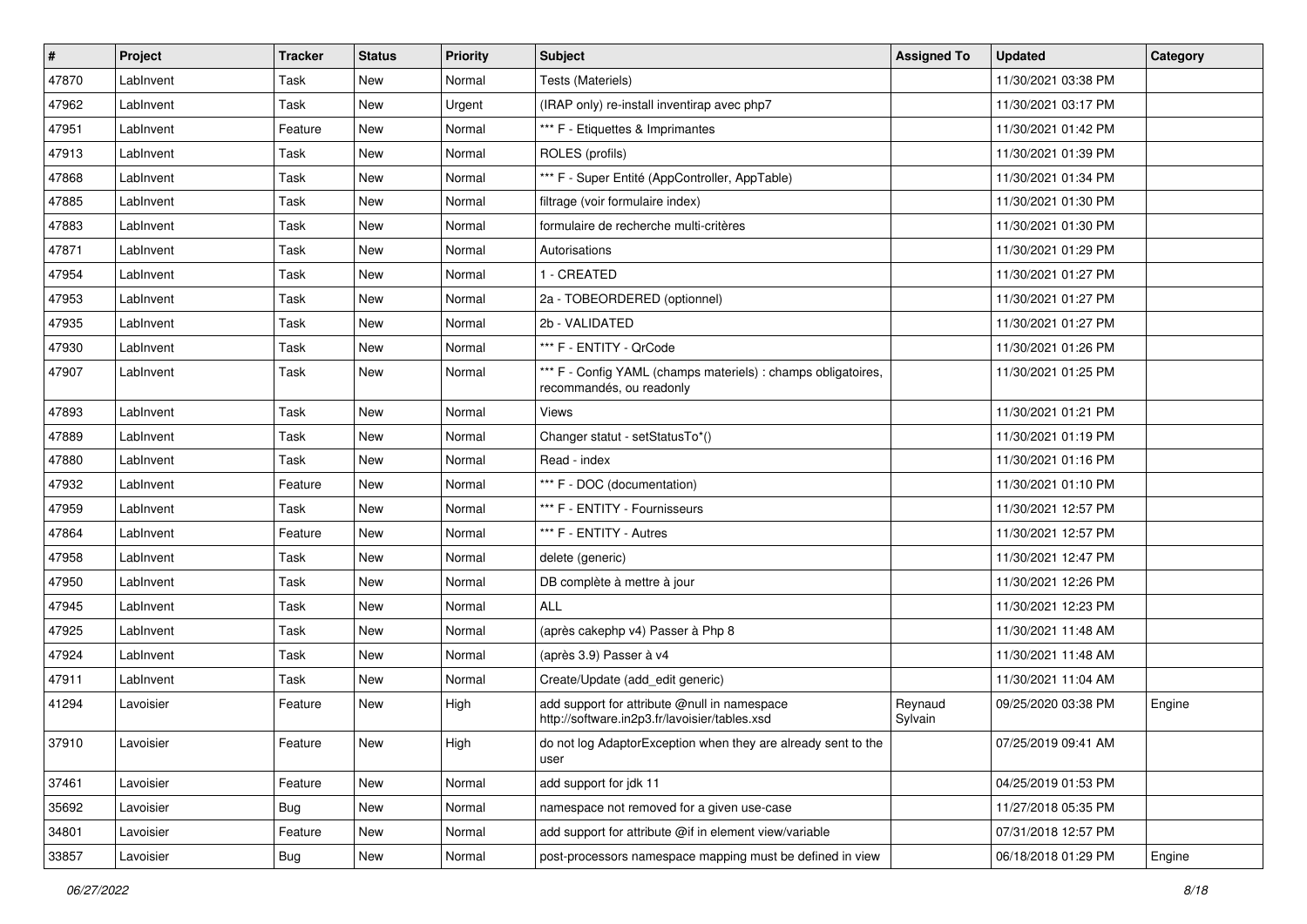| $\vert$ # | Project   | <b>Tracker</b> | <b>Status</b> | <b>Priority</b> | <b>Subject</b>                                                                                                            | <b>Assigned To</b> | <b>Updated</b>      | Category                      |
|-----------|-----------|----------------|---------------|-----------------|---------------------------------------------------------------------------------------------------------------------------|--------------------|---------------------|-------------------------------|
| 33350     | Lavoisier | Feature        | <b>New</b>    | Low             | add a XPath function multireplace()                                                                                       |                    | 05/31/2018 03:49 PM | Engine                        |
| 32928     | Lavoisier | Feature        | <b>New</b>    | Normal          | support enumeration in route properties                                                                                   |                    | 05/18/2018 02:23 PM | Service                       |
| 11484     | Lavoisier | Feature        | <b>New</b>    | Low             | improve command "lavoisier-upgrade.sh"                                                                                    |                    | 04/10/2018 11:06 AM |                               |
| 30741     | Lavoisier | Feature        | <b>New</b>    | Low             | add research button on web site                                                                                           |                    | 04/04/2018 10:53 AM | <b>Doc</b>                    |
| 30735     | Lavoisier | Feature        | <b>New</b>    | Low             | write documentation about the admin web console                                                                           |                    | 04/04/2018 10:52 AM | Doc                           |
| 29154     | Lavoisier | Bug            | <b>New</b>    | Normal          | wrong context when mixing <element-create-as-parent> and<br/><element-create></element-create></element-create-as-parent> | Reynaud<br>Sylvain | 03/06/2018 11:09 AM | <b>XML Template</b><br>Engine |
| 27576     | Lavoisier | Feature        | <b>New</b>    | Normal          | add a parameter "priority" on WhenCreatedTrigger                                                                          |                    | 02/02/2018 03:18 PM | Engine                        |
| 27570     | Lavoisier | Feature        | <b>New</b>    | Normal          | Notified Trigger should bypass attribute @ignore-during                                                                   |                    | 02/02/2018 03:05 PM | Engine                        |
| 27459     | Lavoisier | Bug            | <b>New</b>    | Normal          | namespace disappear when root node is renamed                                                                             | Reynaud<br>Sylvain | 01/31/2018 02:44 PM | <b>XML Template</b><br>Engine |
| 26907     | Lavoisier | Feature        | <b>New</b>    | Normal          | implement XPath function format-number()                                                                                  |                    | 01/10/2018 03:18 PM | <b>XML Template</b><br>Engine |
| 26766     | Lavoisier | <b>Bug</b>     | <b>New</b>    | Low             | prefix-namespace mapping is moved to the wrong node                                                                       | Reynaud<br>Sylvain | 01/03/2018 05:32 PM | <b>XML Template</b><br>Engine |
| 20738     | Lavoisier | <b>Bug</b>     | <b>New</b>    | Low             | Stacktrace                                                                                                                |                    | 08/30/2017 10:39 AM | Stacktrace                    |
| 11915     | Lavoisier | Feature        | <b>New</b>    | Normal          | change the parameters of plugin ChartRenderer                                                                             |                    | 02/05/2016 12:25 PM | Adaptors                      |
| 11100     | Lavoisier | <b>Bug</b>     | <b>New</b>    | Normal          | <element-ignore> should not remove the namespace<br/>declaration (xmlns)</element-ignore>                                 |                    | 10/16/2015 01:48 PM | <b>XML Template</b><br>Engine |
| 10315     | Lavoisier | Feature        | New           | Normal          | Index size of IndexedFileCache plugin is limited by the max<br>number of inodes                                           |                    | 07/07/2015 10:12 AM | Adaptors                      |
| 9799      | Lavoisier | Feature        | <b>New</b>    | Normal          | esxl function missing: add-duration                                                                                       |                    | 04/30/2015 11:00 AM |                               |
| 9778      | Lavoisier | Feature        | <b>New</b>    | Normal          | support cookies in HTTPConnector                                                                                          |                    | 04/28/2015 01:39 PM | Adaptors                      |
| 9704      | Lavoisier | Feature        | <b>New</b>    | Normal          | add option --override to lavoisier-upgrade.sh                                                                             |                    | 04/15/2015 10:07 AM |                               |
| 9624      | Lavoisier | Feature        | <b>New</b>    | Normal          | when cache is empty and being built, user queries should be<br>waiting for it rather than failing                         |                    | 04/01/2015 06:30 PM | Engine                        |
| 9623      | Lavoisier | <b>Bug</b>     | <b>New</b>    | Normal          | SynchronousCacheConnector stays in building state until the<br>calling view is finished                                   |                    | 04/01/2015 06:21 PM | Adaptors                      |
| 9622      | Lavoisier | Feature        | <b>New</b>    | Normal          | add links to fallback views into view "dependencies"                                                                      |                    | 04/01/2015 06:19 PM | Console                       |
| 9607      | Lavoisier | Feature        | <b>New</b>    | Normal          | Add SAML 2.0 support in Lavoisier                                                                                         |                    | 04/01/2015 11:32 AM | Adaptors                      |
| 9606      | Lavoisier | Feature        | <b>New</b>    | High            | add attribute @encoding to element <connector></connector>                                                                |                    | 03/31/2015 06:29 PM | Engine                        |
| 9564      | Lavoisier | Feature        | <b>New</b>    | Normal          | reorganize <pre-renderer> section</pre-renderer>                                                                          |                    | 03/30/2015 10:37 AM | Engine                        |
| 9562      | Lavoisier | Feature        | <b>New</b>    | Normal          | re-implement <pre-renderers> in streaming mode</pre-renderers>                                                            |                    | 03/30/2015 10:32 AM | Engine                        |
| 9563      | Lavoisier | Feature        | <b>New</b>    | Normal          | support <elements-ignore> into <element-create-as-parent></element-create-as-parent></elements-ignore>                    |                    | 03/30/2015 10:30 AM | <b>XML Template</b><br>Engine |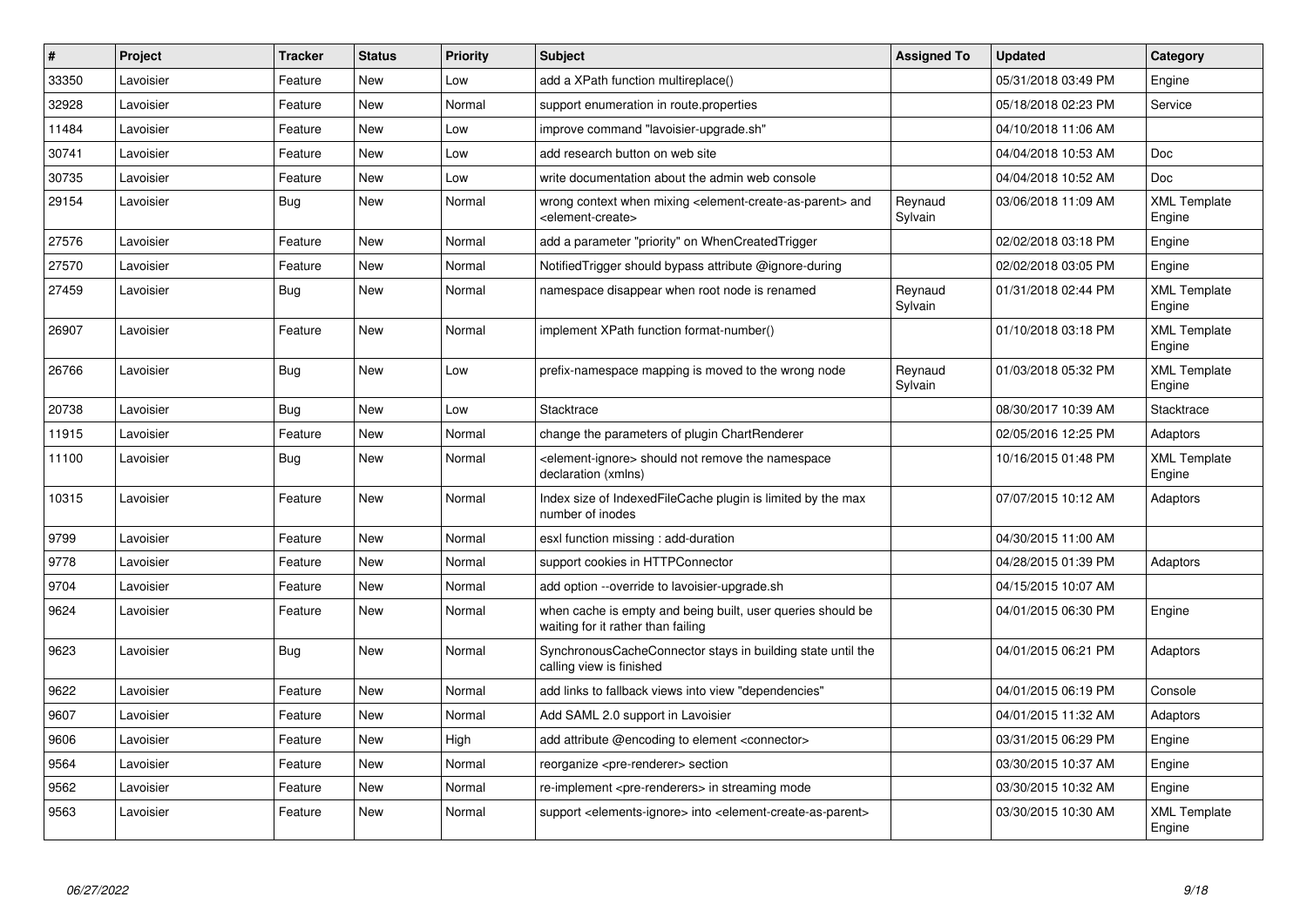| #    | Project   | <b>Tracker</b> | <b>Status</b> | <b>Priority</b> | <b>Subject</b>                                                                          | <b>Assigned To</b> | <b>Updated</b>      | Category                      |
|------|-----------|----------------|---------------|-----------------|-----------------------------------------------------------------------------------------|--------------------|---------------------|-------------------------------|
| 9560 | Lavoisier | Feature        | New           | Normal          | SurroundSerializer should ignore header lines (starting with<br>${<}2)$                 |                    | 03/30/2015 10:17 AM | Adaptors                      |
| 9559 | Lavoisier | Feature        | <b>New</b>    | Normal          | develop a TextRenderer plugin                                                           |                    | 03/30/2015 10:15 AM | Adaptors                      |
| 9496 | Lavoisier | Feature        | New           | High            | upgrade to more recent version of JSW                                                   |                    | 03/18/2015 06:34 PM | <b>Build</b>                  |
| 9467 | Lavoisier | Feature        | <b>New</b>    | Normal          | improve flexibility of JSONRenderer                                                     |                    | 03/16/2015 01:54 PM | Adaptors                      |
| 7460 | Lavoisier | Feature        | New           | High            | support HTTP proxy                                                                      |                    | 02/17/2015 01:04 PM |                               |
| 7461 | Lavoisier | Feature        | New           | High            | add XPath function url()                                                                |                    | 02/17/2015 01:04 PM | Engine                        |
| 9086 | Lavoisier | Feature        | New           | High            | enable refreshing all notifiable caches with one single click                           |                    | 02/09/2015 12:37 PM | Console                       |
| 8817 | Lavoisier | Feature        | New           | Normal          | develop a XML template optimizer                                                        |                    | 12/19/2014 05:10 PM | <b>XML Template</b><br>Engine |
| 8405 | Lavoisier | Feature        | <b>New</b>    | Normal          | implement XPath function choose not null(arg1, arg2)                                    |                    | 10/30/2014 02:21 PM | Engine                        |
| 8404 | Lavoisier | Feature        | New           | Normal          | support parameters in <pre-renderers></pre-renderers>                                   |                    | 10/30/2014 11:03 AM | Engine                        |
| 8380 | Lavoisier | Bug            | <b>New</b>    | Normal          | remove attribute @evaluated from generated adaptors<br>documentation                    |                    | 10/28/2014 04:51 PM | Doc                           |
| 8379 | Lavoisier | Bug            | New           | Normal          | NullPointerException at startup                                                         |                    | 10/28/2014 04:49 PM |                               |
| 8261 | Lavoisier | Feature        | New           | Normal          | support attribute @out-xpath on <element></element>                                     |                    | 10/17/2014 07:15 PM | <b>XML Template</b><br>Engine |
| 8260 | Lavoisier | Feature        | New           | Normal          | develop plugin ElementProcessor                                                         |                    | 10/17/2014 07:10 PM | Adaptors                      |
| 8259 | Lavoisier | Feature        | New           | Normal          | support parameter "renderer" in ZipRenderer and<br>GZipRenderer                         |                    | 10/17/2014 07:08 PM | Adaptors                      |
| 8258 | Lavoisier | Feature        | New           | Normal          | add attribute @default to <renderers></renderers>                                       |                    | 10/17/2014 07:07 PM | Engine                        |
| 8241 | Lavoisier | Feature        | New           | Normal          | improve dropdown list of view "form"                                                    |                    | 10/15/2014 06:05 PM | Engine                        |
| 8240 | Lavoisier | Feature        | New           | Normal          | LDAPConnector/LDIFSerializer should generate data in DSML<br>format                     |                    | 10/15/2014 06:02 PM | Adaptors                      |
| 8217 | Lavoisier | Bug            | New           | Normal          | Logo demo view seems broken                                                             |                    | 10/13/2014 02:06 PM |                               |
| 8172 | Lavoisier | Feature        | New           | Normal          | support XPath function append()                                                         |                    | 10/06/2014 10:43 AM | <b>XML Template</b><br>Engine |
| 8132 | Lavoisier | Feature        | New           | Normal          | support attribute @first-child-attributes in <element></element>                        |                    | 09/30/2014 04:28 PM |                               |
| 8055 | Lavoisier | Bug            | <b>New</b>    | Normal          | view "debug" fails when Lavoisier is installed in a directory with<br>special character |                    | 09/19/2014 05:02 PM |                               |
| 7811 | Lavoisier | Feature        | New           | Normal          | support server-side argument validation with XPath                                      |                    | 07/30/2014 05:05 PM |                               |
| 7649 | Lavoisier | Feature        | New           | Normal          | develop a XMLTemplateProcessor plugin                                                   |                    | 07/04/2014 05:52 PM | Adaptors                      |
| 7619 | Lavoisier | Feature        | New           | Normal          | replace @INCLUDES with #include in properties files                                     |                    | 07/04/2014 11:17 AM | Engine                        |
| 7566 | Lavoisier | Bug            | New           | Low             | fields of view "form" are disabled when they have default value                         |                    | 06/27/2014 04:53 PM | Console                       |
| 7465 | Lavoisier | Bug            | New           | Normal          | fix all the relative URL used by the web console                                        |                    | 06/17/2014 04:57 PM | Console                       |
| 7464 | Lavoisier | Feature        | New           | Normal          | replace XSL with HTML template in web console                                           |                    | 06/17/2014 04:55 PM | Console                       |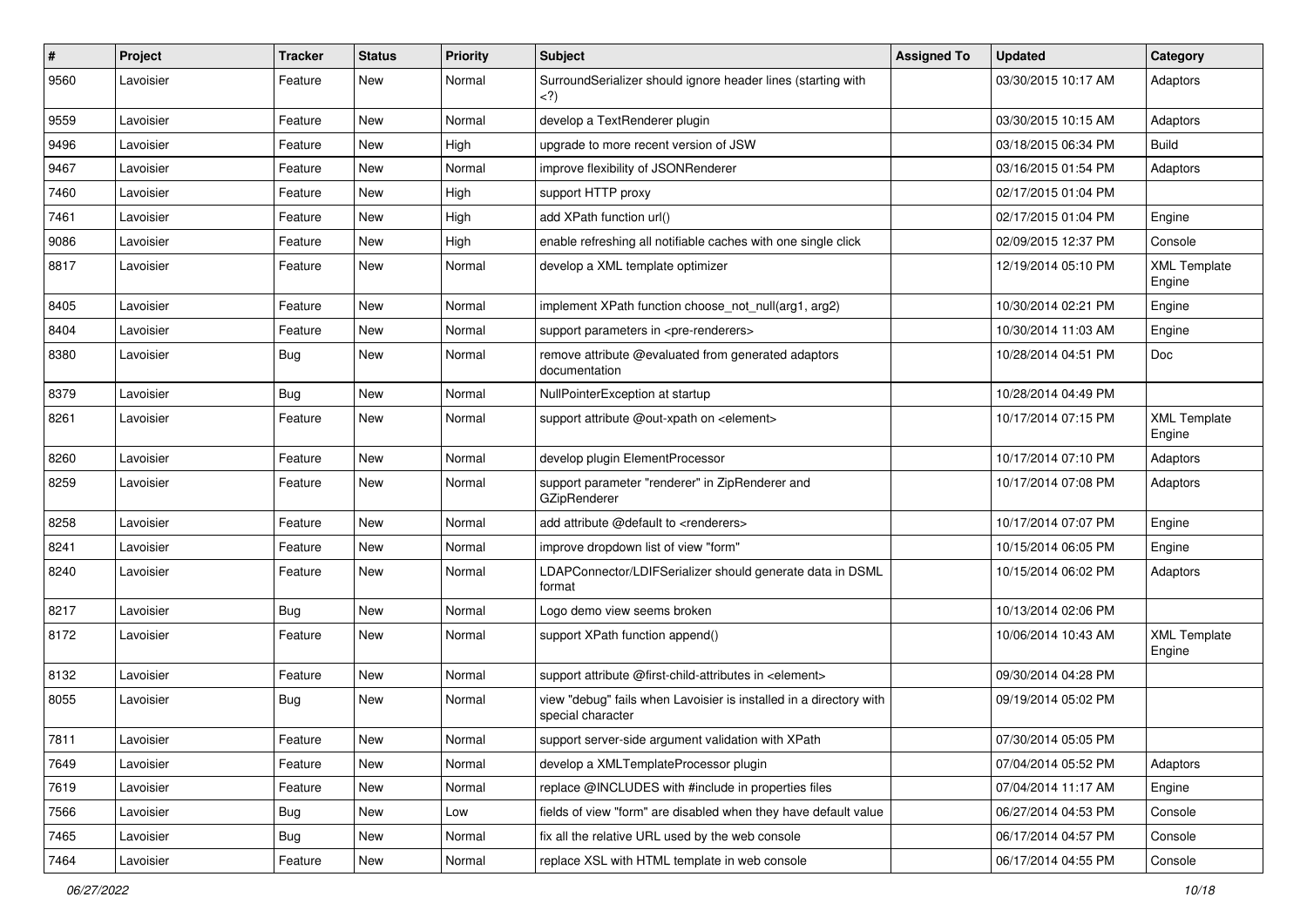| $\sharp$ | Project         | <b>Tracker</b> | <b>Status</b> | <b>Priority</b> | <b>Subject</b>                                                                                             | <b>Assigned To</b>    | <b>Updated</b>      | Category                       |
|----------|-----------------|----------------|---------------|-----------------|------------------------------------------------------------------------------------------------------------|-----------------------|---------------------|--------------------------------|
| 7463     | Lavoisier       | Feature        | New           | Normal          | add attribute tpl:url.                                                                                     |                       | 06/17/2014 04:54 PM | <b>HTML Template</b><br>Engine |
| 7325     | Lavoisier       | Feature        | <b>New</b>    | Normal          | support filtering dependencies graph by categories                                                         |                       | 06/04/2014 05:14 PM | Console                        |
| 6864     | Lavoisier       | Feature        | New           | Low             | support IP v6 in adaptor IPAddressAuthenticator                                                            | <b>Schwarz Lionel</b> | 04/15/2014 02:11 PM | Adaptors                       |
| 6687     | Lavoisier       | Feature        | New           | Low             | develop a CronTrigger                                                                                      |                       | 03/27/2014 04:36 PM | Adaptors                       |
| 6325     | Lavoisier       | Feature        | New           | Low             | enable limiting the maximum output size                                                                    |                       | 03/24/2014 10:40 AM | Engine                         |
| 6353     | Lavoisier       | Feature        | <b>New</b>    | Low             | support new parameter type "Language"                                                                      |                       | 03/24/2014 10:40 AM | Engine                         |
| 6260     | Lavoisier       | Feature        | New           | Low             | support introspection of view-template                                                                     |                       | 03/24/2014 10:40 AM | Engine                         |
| 6303     | Lavoisier       | Feature        | New           | Low             | support attributes @package and @id on <config></config>                                                   |                       | 03/24/2014 10:31 AM | Engine                         |
| 4906     | Lavoisier       | Feature        | New           | Low             | XPath2SQLTemplate : add support for SQL functions                                                          |                       | 03/24/2014 10:26 AM | Adaptors                       |
| 4905     | Lavoisier       | Feature        | New           | Low             | XPath2SQLTemplate : add support for XPath functions                                                        |                       | 03/24/2014 10:26 AM | Adaptors                       |
| 4904     | Lavoisier       | Feature        | New           | Low             | XPath2SQLTemplate : add support for ORDER BY                                                               |                       | 03/24/2014 10:26 AM | Adaptors                       |
| 4871     | Lavoisier       | Feature        | New           | Low             | ExcelSerializer                                                                                            |                       | 03/24/2014 10:26 AM | Adaptors                       |
| 4870     | Lavoisier       | Feature        | New           | Low             | BinarySerializer                                                                                           |                       | 03/24/2014 10:26 AM | Adaptors                       |
| 5090     | Lavoisier       | Feature        | <b>New</b>    | Low             | add new adaptor type : < writer>                                                                           |                       | 03/24/2014 10:26 AM | Engine                         |
| 4867     | Lavoisier       | Feature        | New           | Low             | ScalaProcessor                                                                                             |                       | 03/24/2014 10:26 AM | Adaptors                       |
| 4866     | Lavoisier       | Feature        | New           | Low             | <b>XQueryConnector</b>                                                                                     |                       | 03/24/2014 10:26 AM | Adaptors                       |
| 4865     | Lavoisier       | Feature        | New           | Low             | support remote connection in JMXConnector                                                                  |                       | 03/24/2014 10:26 AM | Adaptors                       |
| 4863     | Lavoisier       | Feature        | New           | Low             | YAMLRenderer                                                                                               |                       | 03/24/2014 10:26 AM | Adaptors                       |
| 6360     | Lavoisier       | Feature        | <b>New</b>    | Low             | develop a EntriesProcessor (or a EntriesRenderer)                                                          |                       | 03/05/2014 03:22 PM | Adaptors                       |
| 4934     | Lavoisier       | Feature        | New           | Low             | implement some additional cache adaptors                                                                   |                       | 02/07/2014 04:59 PM | Adaptors                       |
| 5009     | Lavoisier       | Feature        | New           | Low             | <b>ICalRenderer</b>                                                                                        |                       | 01/21/2014 06:02 PM | Adaptors                       |
| 5008     | Lavoisier       | Feature        | New           | Low             | <b>ICalSerializer</b>                                                                                      |                       | 01/21/2014 06:01 PM | Adaptors                       |
| 5558     | Lavoisier       | Feature        | New           | Low             | add XPath function build_xpath()                                                                           |                       | 11/29/2013 09:58 AM | Engine                         |
| 5525     | Lavoisier       | Feature        | Assigned      | Low             | enable configuring trust-store with a directory                                                            | Schwarz Lionel        | 11/19/2013 03:16 PM | Service                        |
| 5477     | Lavoisier       | <b>Bug</b>     | Assigned      | Normal          | problem avec HTMLSerializer                                                                                | Lequeux Olivier       | 11/15/2013 11:25 AM | Adaptors                       |
| 5442     | Lavoisier       | Feature        | New           | Low             | create a view 'stoppoint'                                                                                  | Lequeux Olivier       | 10/29/2013 05:02 PM | Console                        |
| 5051     | Lavoisier       | Support        | New           | Normal          | Explain cache trigger workflow                                                                             | Lequeux Olivier       | 09/13/2013 10:36 AM | Doc                            |
| 17192    | LC <sub>2</sub> | <b>Bug</b>     | Assigned      | Normal          | The channel 1 is wrongly displayed as 0 even if correctly used                                             | Lafage Vincent        | 03/16/2017 05:18 PM |                                |
| 8369     | LC <sub>2</sub> | Feature        | New           | Normal          | Standardize by relying on GNU getopt instead of proprietary<br>cmdline                                     | Lafage Vincent        | 10/27/2014 07:06 PM |                                |
| 8099     | LC <sub>2</sub> | Feature        | <b>New</b>    | High            | Add business rule forbidding empty CRT-DSP configuration (at   Lafage Vincent<br>least 1 manu per CRT DSP) |                       | 10/27/2014 07:00 PM |                                |
| 2112     | LC <sub>2</sub> | Feature        | New           | Low             | Rorc lib                                                                                                   |                       | 04/08/2013 06:11 PM |                                |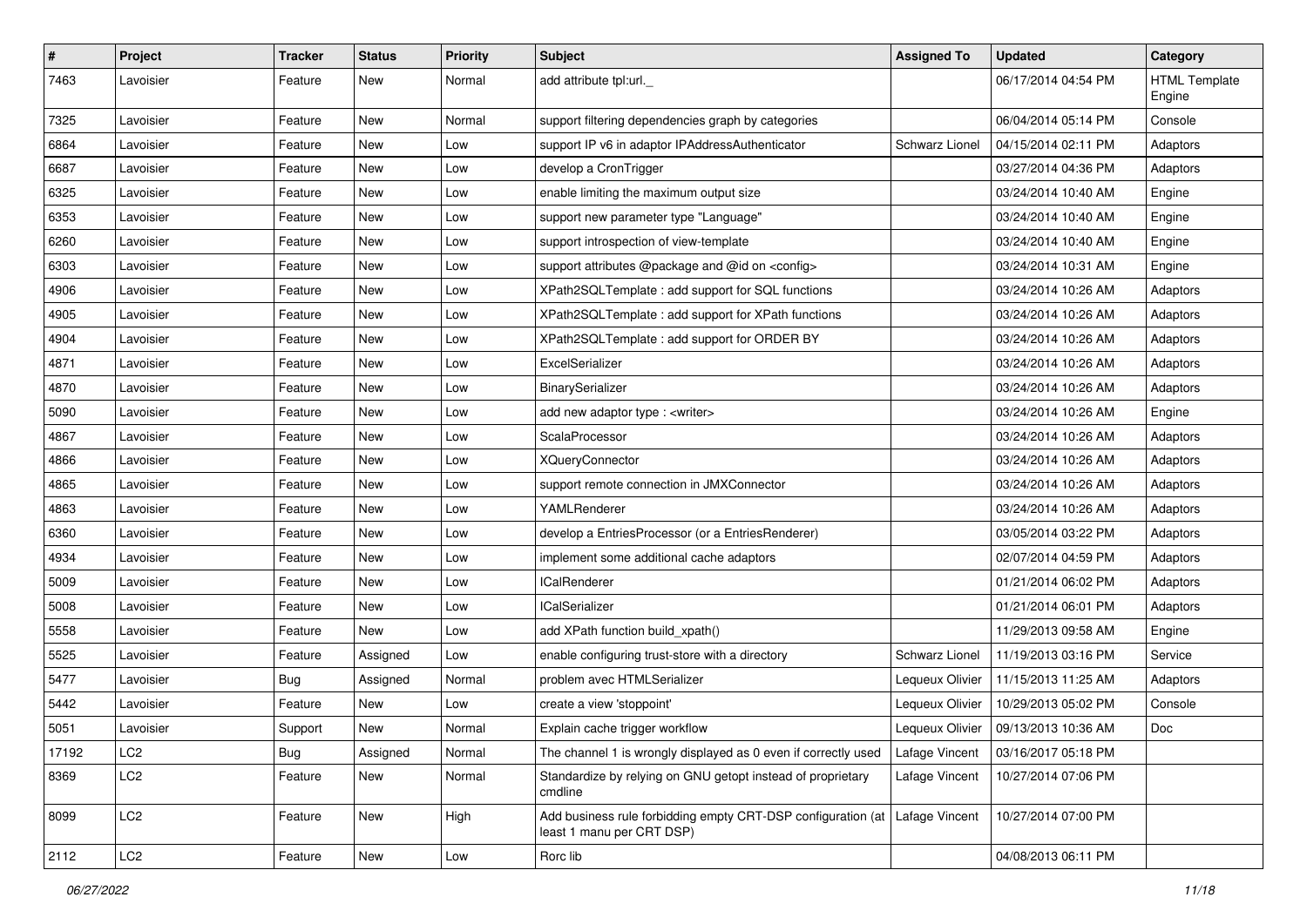| #     | Project                           | <b>Tracker</b> | <b>Status</b> | <b>Priority</b> | <b>Subject</b>                                                                | <b>Assigned To</b>   | <b>Updated</b>      | Category                  |
|-------|-----------------------------------|----------------|---------------|-----------------|-------------------------------------------------------------------------------|----------------------|---------------------|---------------------------|
| 1258  | LC <sub>2</sub>                   | Support        | Assigned      | Low             | Better report of mute FRT                                                     | Lafage Vincent       | 09/18/2012 06:15 PM |                           |
| 2431  | LC <sub>2</sub>                   | Feature        | Assigned      | Normal          | Enforce stricter checks on startup precondition                               | Lafage Vincent       | 02/03/2012 09:54 PM |                           |
| 2373  | LC <sub>2</sub>                   | <b>Bug</b>     | Assigned      | Low             | Test of responsivity                                                          | Lafage Vincent       | 12/20/2011 03:50 PM |                           |
| 2118  | LC <sub>2</sub>                   | Feature        | New           | Low             | Prepare the Command Line Interface of validator to parse<br>rdRam             | Lafage Vincent       | 10/20/2011 04:20 PM |                           |
| 2076  | LC <sub>2</sub>                   | Feature        | New           | Low             | Finer grained report for boot Crocus script                                   |                      | 10/11/2011 02:18 PM |                           |
| 1255  | LC <sub>2</sub>                   | Feature        | Assigned      | Low             | Provide proper Shared-Object name to libraries                                | Lafage Vincent       | 01/17/2011 01:39 PM |                           |
| 1254  | LC <sub>2</sub>                   | Feature        | Assigned      | Low             | Add Tooltip for the three LC2 modes                                           | Lafage Vincent       | 01/17/2011 01:34 PM |                           |
| 1253  | LC <sub>2</sub>                   | <b>Bug</b>     | Assigned      | Low             | use / harden checks of getline                                                | Lafage Vincent       | 01/17/2011 01:32 PM |                           |
| 1252  | LC <sub>2</sub>                   | Bug            | Assigned      | Low             | What is the proper Parsing Algorithm?                                         | Lafage Vincent       | 01/17/2011 11:34 AM |                           |
| 1235  | LC <sub>2</sub>                   | <b>Bug</b>     | Assigned      | Low             | shared-lib-calls-exit                                                         | Lafage Vincent       | 01/13/2011 12:16 AM |                           |
| 1232  | LC <sub>2</sub>                   | Feature        | Assigned      | Low             | Include parseCrocusVersion in the Crocus Thread                               | Lafage Vincent       | 01/12/2011 12:18 AM |                           |
| 1231  | LC <sub>2</sub>                   | Feature        | Assigned      | Low             | Include boot in the Crocus Thread                                             | Lafage Vincent       | 01/12/2011 12:16 AM |                           |
| 1156  | LC <sub>2</sub>                   | Feature        | Assigned      | High            | query Marc Status generation & validation options                             | Lafage Vincent       | 12/07/2010 04:54 PM |                           |
| 2109  | LPC Service Informatique          | Support        | New           | Low             | imprimantes                                                                   | Jammes<br>Fabrice    | 10/19/2011 10:12 AM |                           |
| 11561 | LST stereo trigger study          | Task           | New           | Normal          | Small-scale MC production for testing the effect of LST-MST<br>stereo trigger | Hrupec Dario         | 04/15/2016 03:34 PM |                           |
| 11452 | LSTCam low-level data<br>analysis | Task           | <b>New</b>    | High            | Definition of LST mini-camera tests                                           | Nakajima<br>Daisuke  | 05/31/2018 04:54 PM |                           |
| 31881 | Narval Standalone                 | Feature        | New           | Normal          | Logs de l'instance                                                            | Théo Le Guen         | 04/24/2018 03:59 PM |                           |
| 35045 | operations-portal-users           | Feature        | New           | Normal          | Tasks for the release                                                         |                      | 09/20/2018 10:48 AM | Others                    |
| 35044 | operations-portal-users           | Feature        | <b>New</b>    | Normal          | New ROD dashboard                                                             |                      | 09/20/2018 10:42 AM | Dashboard                 |
| 23257 | operations-portal-users           | Bug            | New           | Normal          | Downtime notification admin page                                              |                      | 10/25/2017 03:57 PM | Downtime<br>Notification  |
| 28    | Oval                              | Bug            | New           | Low             | "oval validate" should remove differences in "oval log"                       | <b>Chamont David</b> | 12/08/2010 09:47 PM | Other                     |
| 1083  | Oval                              | Bug            | New           | Immediate       | oval log -gui                                                                 |                      | 11/16/2010 11:45 AM | Command Line<br>Interface |
| 1082  | Oval                              | Bug            | <b>New</b>    | Low             | NO DIFF                                                                       |                      | 11/16/2010 11:44 AM | Command Line<br>Interface |
| 923   | Oval                              | Feature        | New           | Normal          | oval reset                                                                    | <b>Chamont David</b> | 09/20/2010 05:16 PM | Other                     |
| 905   | Oval                              | Bug            | New           | Urgent          | Use of parenthesis in diffline regular expression                             | Chamont David        | 09/14/2010 06:17 PM | Diff command              |
| 597   | Oval                              | Feature        | <b>New</b>    | Normal          | YAML comme langage de configuration ?                                         |                      | 05/11/2010 01:36 PM |                           |
| 174   | Oval                              | Feature        | New           | High            | oval run -o                                                                   | Chamont David        | 10/02/2009 02:47 PM | Run command               |
| 172   | Oval                              | <b>Bug</b>     | New           | Urgent          | Automatic variables                                                           | Chamont David        | 10/02/2009 02:24 PM | Run command               |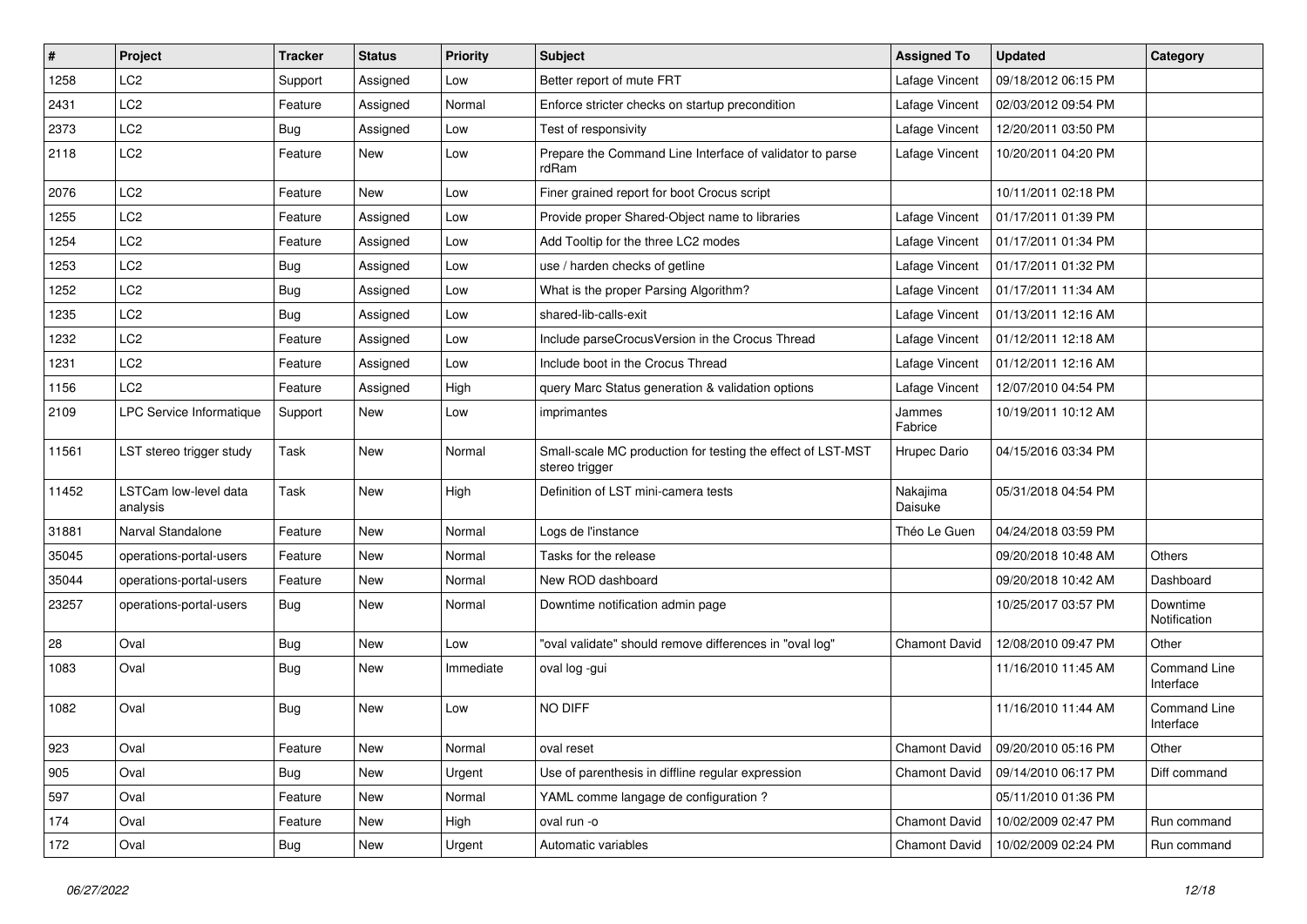| $\vert$ # | Project    | <b>Tracker</b> | <b>Status</b> | <b>Priority</b> | <b>Subject</b>                                                            | <b>Assigned To</b>   | <b>Updated</b>      | Category                        |
|-----------|------------|----------------|---------------|-----------------|---------------------------------------------------------------------------|----------------------|---------------------|---------------------------------|
| 37        | Oval       | Feature        | New           | Low             | Automatically select the shell flavor                                     | <b>Chamont David</b> | 02/16/2009 07:44 PM | Implementation                  |
| 36        | Oval       | Feature        | <b>New</b>    | Low             | Extend tasks with begin/end directory commands                            | <b>Chamont David</b> | 02/16/2009 07:42 PM | Other                           |
| 35        | Oval       | Feature        | New           | Normal          | Give less importance to the build step                                    | Chamont David        | 02/16/2009 07:41 PM | Documentation                   |
| 34        | Oval       | Feature        | <b>New</b>    | Normal          | Extend input/output control                                               | Chamont David        | 02/16/2009 07:27 PM | Implementation                  |
| 33        | Oval       | Feature        | <b>New</b>    | Normal          | Support for gzipped ref files                                             | Chamont David        | 02/16/2009 07:23 PM | Diff command                    |
| 32        | Oval       | <b>Bug</b>     | New           | Normal          | Write a more detailed configuration doc                                   | Chamont David        | 02/16/2009 07:18 PM | Documentation                   |
| 31        | Oval       | Feature        | <b>New</b>    | Normal          | Apply a command to a subdirectory subset?                                 | Chamont David        | 02/16/2009 07:14 PM | Run command                     |
| 30        | Oval       | Feature        | New           | High            | Use environments as targets to the step commands                          | Chamont David        | 02/16/2009 07:12 PM | Run command                     |
| 29        | Oval       | Feature        | <b>New</b>    | Low             | The build tool should handle directories?                                 | Chamont David        | 02/16/2009 07:06 PM | Other                           |
| 21        | Oval       | <b>Bug</b>     | New           | Normal          | What happens when a subdirectory is reused in several<br>environments?    | Chamont David        | 02/16/2009 07:00 PM | OvalFile                        |
| 27        | Oval       | <b>Bug</b>     | New           | Low             | Some commands should not require a current valid directory                | <b>Chamont David</b> | 02/16/2009 06:51 PM | Site Customization<br>& Flavors |
| 26        | Oval       | <b>Bug</b>     | <b>New</b>    | Low             | Commands options not well propagated, when declared within<br>an OvalFile | <b>Chamont David</b> | 02/16/2009 06:50 PM | Implementation                  |
| 25        | Oval       | Bug            | New           | Low             | Temporary files after a crash                                             | <b>Chamont David</b> | 02/16/2009 06:46 PM | Implementation                  |
| 22        | Oval       | <b>Bug</b>     | <b>New</b>    | Low             | Deliver messages when ISA fails                                           | Chamont David        | 02/16/2009 06:22 PM | Implementation                  |
| 12978     | <b>PEM</b> | Bug            | <b>New</b>    | Low             | pem-sync pull                                                             |                      | 03/24/2016 05:11 PM |                                 |
| 12976     | <b>PEM</b> | Feature        | New           | Low             | pem-sync co_pem                                                           |                      | 03/24/2016 05:00 PM |                                 |
| 12975     | <b>PEM</b> | Feature        | New           | Normal          | pem-sync co_pem                                                           |                      | 03/24/2016 04:54 PM |                                 |
| 12974     | <b>PEM</b> | Feature        | <b>New</b>    | Normal          | pem-sync cp_pem                                                           |                      | 03/24/2016 04:52 PM |                                 |
| 12963     | <b>PEM</b> | <b>Bug</b>     | <b>New</b>    | Normal          | add tool crash                                                            |                      | 03/24/2016 09:10 AM |                                 |
| 12962     | <b>PEM</b> | Bug            | <b>New</b>    | Normal          | pem-sync list ???                                                         |                      | 03/24/2016 09:05 AM |                                 |
| 12961     | <b>PEM</b> | Feature        | New           | Normal          | PEM version                                                               |                      | 03/24/2016 09:03 AM |                                 |
| 10314     | <b>PEM</b> | <b>Bug</b>     | <b>New</b>    | High            | Environment compliant with CLI                                            |                      | 07/07/2015 09:57 AM |                                 |
| 10313     | <b>PEM</b> | Bug            | <b>New</b>    | Normal          | Error message to change !                                                 |                      | 07/07/2015 09:51 AM |                                 |
| 10274     | <b>PEM</b> | <b>Bug</b>     | New           | Normal          | SYSTEM.ASSERTIONS.ASSERT_FAILURE                                          |                      | 07/01/2015 11:12 AM |                                 |
| 10273     | <b>PEM</b> | Feature        | <b>New</b>    | Normal          | Easier configuration process                                              |                      | 07/01/2015 11:11 AM |                                 |
| 9534      | Pipelet    | Feature        | New           | Normal          | logging of stdout and stderr                                              |                      | 03/25/2015 02:31 PM |                                 |
| 8262      | Pipelet    | Feature        | New           | Normal          | LocalRepository: recursive search of segment source script                |                      | 10/19/2014 05:13 PM |                                 |
| 4068      | Pipelet    | <b>Bug</b>     | New           | High            | Tagging works randomly with konqueror                                     |                      | 03/07/2013 10:39 AM | Web                             |
| 3992      | Pipelet    | Feature        | New           | Low             | directory in data with specific color                                     |                      | 02/20/2013 05:19 PM |                                 |
| 3954      | Pipelet    | Task           | New           | Low             | Documentation: Environment cheat sheet                                    |                      | 02/13/2013 11:00 AM |                                 |
| 1178      | Pipelet    | Task           | New           | High            | writing mysql and postgre backends                                        |                      | 02/13/2013 10:49 AM |                                 |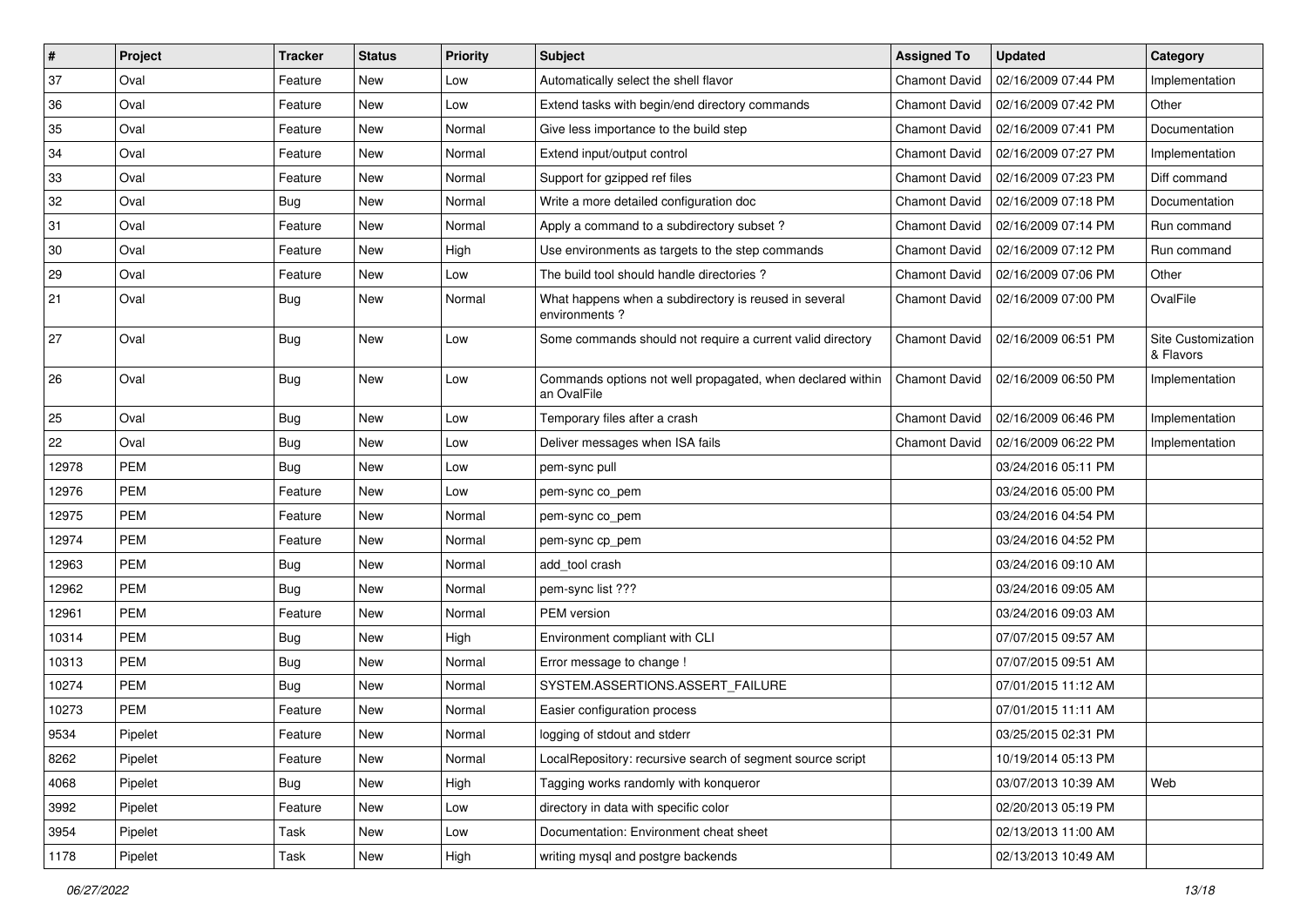| #     | Project      | <b>Tracker</b> | <b>Status</b> | <b>Priority</b> | <b>Subject</b>                                                                                                                   | <b>Assigned To</b>   | <b>Updated</b>      | Category |
|-------|--------------|----------------|---------------|-----------------|----------------------------------------------------------------------------------------------------------------------------------|----------------------|---------------------|----------|
| 2753  | Pipelet      | <b>Bug</b>     | New           | Urgent          | retrieve hook name from source code                                                                                              |                      | 05/22/2012 02:36 PM |          |
| 1566  | Pipelet      | <b>Bug</b>     | <b>New</b>    | Low             | Bug daemon cherrypy on Macintosh                                                                                                 |                      | 05/10/2011 12:14 PM |          |
| 748   | Pipelet      | Feature        | New           | Low             | Git and CVS repositories                                                                                                         | Le Jeune<br>Maude    | 03/11/2011 11:41 AM |          |
| 1437  | Pipelet      | Bug            | <b>New</b>    | Normal          | str_parents not updated in time for glob_parent                                                                                  |                      | 03/10/2011 05:51 PM |          |
| 1337  | Pipelet      | Task           | <b>New</b>    | Normal          | logged_subprocess improvement                                                                                                    |                      | 03/08/2011 09:07 PM |          |
| 723   | Pipelet      | Bug            | Assigned      | Urgent          | Timers on lock                                                                                                                   | <b>Betoule Marc</b>  | 03/08/2011 09:07 PM | Engine   |
| 1336  | Pipelet      | Task           | <b>New</b>    | Low             | Add comments in multiplex                                                                                                        |                      | 02/24/2011 10:17 AM |          |
| 734   | Pipelet      | Feature        | Assigned      | Low             | Rapport Latex                                                                                                                    | <b>Betoule Marc</b>  | 02/10/2011 11:52 PM | Engine   |
| 49152 | PyROS        | Task           | <b>New</b>    | Normal          | RUN/EXEC - Start & Stop software (et Agents)                                                                                     |                      | 05/24/2022 02:55 PM |          |
| 49149 | <b>PyROS</b> | Task           | New           | High            | SCRIPT RUN (PYROS/pyros.py) (uniquement pour la partie<br>execution)                                                             |                      | 05/24/2022 02:55 PM |          |
| 45480 | PyROS        | Feature        | <b>New</b>    | High            | **** D1 - System Security & Control                                                                                              |                      | 05/24/2022 02:55 PM |          |
| 44658 | PyROS        | Feature        | New           | High            | *** SF15 - SST - START&STOP - System Startup (launch),<br>monitoring, and Shutdown                                               |                      | 05/24/2022 02:55 PM |          |
| 45007 | PyROS        | Task           | In progress   | Normal          | Le système doit pouvoir démarrer et s'organiser<br>automatiquement à partir de la configuration de l'observatoire                | Koralewski<br>Alexis | 05/24/2022 02:54 PM |          |
| 44159 | PyROS        | Feature        | <b>New</b>    | Normal          | *** SF03 - ENV - Environment Monitoring (int/ext, observatory<br>& weather)                                                      |                      | 05/05/2022 09:54 AM |          |
| 44907 | PyROS        | Task           | New           | Normal          | Show Weather & Observatory monitored data (in a convenient<br>way)                                                               |                      | 05/05/2022 09:53 AM |          |
| 49994 | PyROS        | Task           | In progress   | Normal          | SP export (list & 1)                                                                                                             | Koralewski<br>Alexis | 03/29/2022 09:17 AM |          |
| 45481 | PyROS        | Feature        | New           | Normal          | **** D2 - Users & Programs                                                                                                       |                      | 03/29/2022 09:17 AM |          |
| 44892 | PyROS        | Task           | New           | Normal          | SPs view (list & 1)                                                                                                              |                      | 03/29/2022 09:17 AM |          |
| 44890 | PyROS        | Task           | <b>New</b>    | Normal          | SP CRUD                                                                                                                          |                      | 03/29/2022 09:17 AM |          |
| 44154 | PyROS        | Feature        | In progress   | Normal          | *** SF02 - SCP - Scientific Programs Management                                                                                  |                      | 03/29/2022 09:17 AM |          |
| 45550 | PyROS        | Task           | New           | Normal          | <b>Users View &amp; Export</b>                                                                                                   | Koralewski<br>Alexis | 03/29/2022 09:14 AM |          |
| 44835 | PyROS        | Task           | New           | Normal          | (F01) CRUD (utilisateur)                                                                                                         |                      | 03/29/2022 09:14 AM |          |
| 44150 | PyROS        | Feature        | In progress   | Normal          | *** SF01 - USR - Users, Roles, and Authorizations<br>Management                                                                  |                      | 03/29/2022 09:14 AM |          |
| 44721 | PyROS        | Feature        | New           | Normal          | *** GF4 - QUAL - Quality & Tests - High level tests (integration<br>& functional), plan tests, validation des exigences (qualif) |                      | 03/16/2022 04:55 PM |          |
| 45485 | PyROS        | Feature        | New           | High            | **** D0 - GENERAL, ADMINISTRATIVE & TECHNICAL                                                                                    |                      | 03/16/2022 04:53 PM |          |
| 49890 | PyROS        | Task           | New           | Normal          | Global Start & Stop (safe)                                                                                                       |                      | 03/16/2022 04:52 PM |          |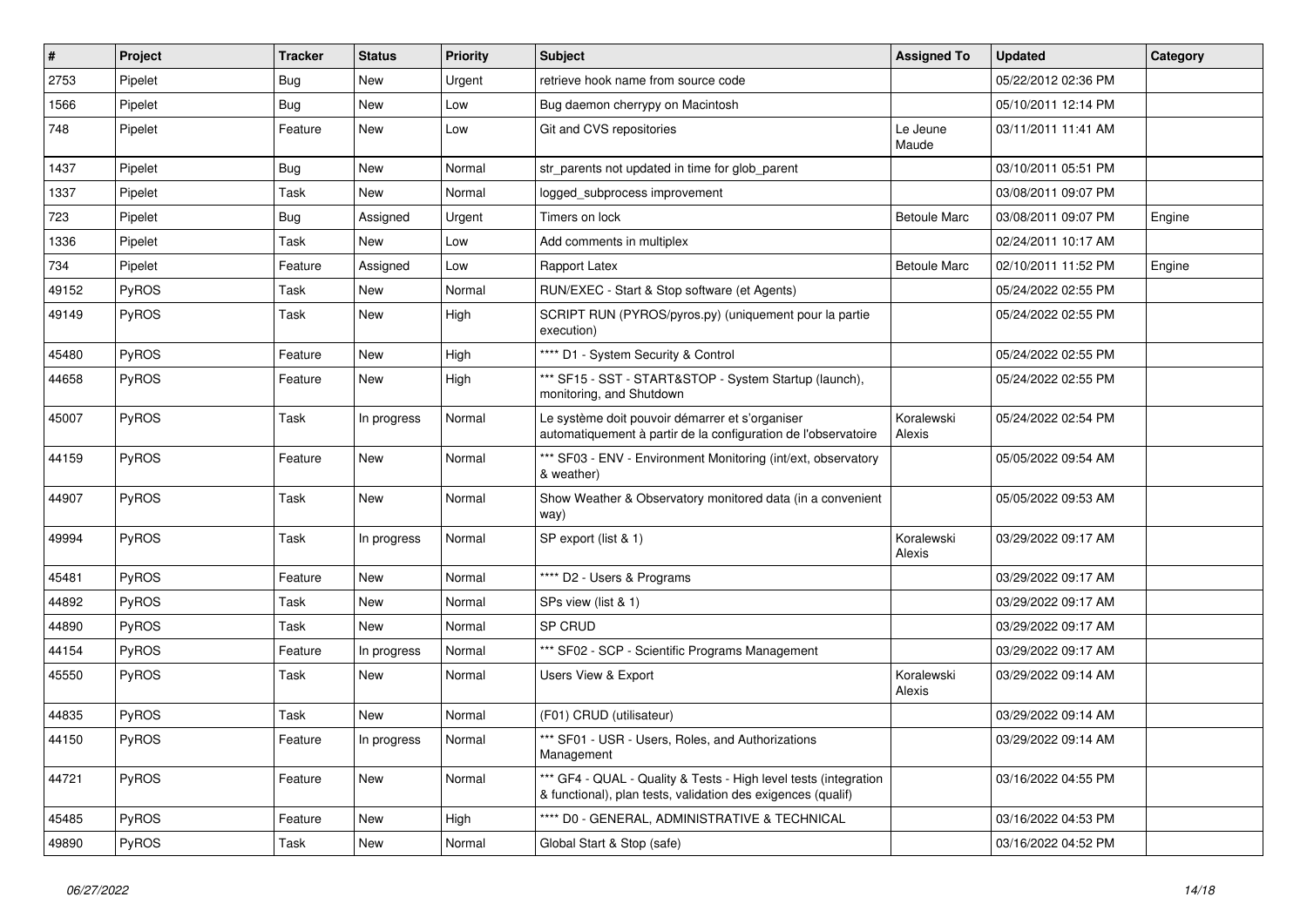| #     | Project | Tracker | <b>Status</b> | <b>Priority</b> | Subject                                                                                                               | <b>Assigned To</b> | <b>Updated</b>      | Category |
|-------|---------|---------|---------------|-----------------|-----------------------------------------------------------------------------------------------------------------------|--------------------|---------------------|----------|
| 44659 | PyROS   | Feature | New           | Normal          | *** GF3 - INFRA - Hardware, Operating System, Network,<br>Security & Safety                                           |                    | 03/16/2022 04:51 PM |          |
| 49889 | PyROS   | Task    | <b>New</b>    | Normal          | Backup                                                                                                                |                    | 03/16/2022 04:49 PM |          |
| 49888 | PyROS   | Task    | New           | Normal          | Firewall                                                                                                              |                    | 03/16/2022 04:48 PM |          |
| 49887 | PyROS   | Task    | <b>New</b>    | Normal          | Hardware                                                                                                              |                    | 03/16/2022 04:47 PM |          |
| 49886 | PyROS   | Task    | New           | Normal          | System watch (Nagios, )                                                                                               |                    | 03/16/2022 04:47 PM |          |
| 49885 | PyROS   | Task    | New           | Normal          | Network                                                                                                               |                    | 03/16/2022 04:46 PM |          |
| 48279 | PyROS   | Task    | New           | Normal          | General LOGGING (fichiers texte, écran en mode debug)                                                                 |                    | 03/16/2022 04:45 PM |          |
| 45153 | PyROS   | Story   | New           | Normal          | REQ-051 Sécurité des systèmes informatique (SSI)                                                                      |                    | 03/16/2022 04:44 PM |          |
| 45126 | PyROS   | Story   | New           | Normal          | REQ-048 sauvegarde des données brutes                                                                                 |                    | 03/16/2022 04:43 PM |          |
| 45154 | PyROS   | Story   | New           | Normal          | REQ-070 SSI_010 Spécifications techniques SSI                                                                         |                    | 03/16/2022 04:42 PM |          |
| 45135 | PyROS   | Story   | New           | Normal          | REQ-050 SURETE_260 Système informatique (SSI)                                                                         |                    | 03/16/2022 04:42 PM |          |
| 45130 | PyROS   | Story   | New           | Normal          | REQ-047 SURETE 240 Sauvegarde des données brutes                                                                      |                    | 03/16/2022 04:42 PM |          |
| 45129 | PyROS   | Story   | New           | Normal          | REQ-046 SURETE_210 Arrêt du système en cas de condition<br>météorologiques défavorables                               |                    | 03/16/2022 04:42 PM |          |
| 45128 | PyROS   | Story   | New           | Normal          | REQ-045 SECURITE_200 Système d'alerte                                                                                 |                    | 03/16/2022 04:42 PM |          |
| 45103 | PyROS   | Story   | New           | Normal          | REQ-033 SURETE 050 Prise en compte de la météo                                                                        |                    | 03/16/2022 04:42 PM |          |
| 45101 | PyROS   | Story   | <b>New</b>    | Normal          | REQ-034 SURETE_080 Coupure électrique                                                                                 |                    | 03/16/2022 04:42 PM |          |
| 45184 | PyROS   | Story   | New           | Normal          | REQ-111 Mise en sécurité automatique en cas de cyclone                                                                |                    | 03/16/2022 04:38 PM |          |
| 45183 | PyROS   | Story   | New           | Normal          | REQ-110 Arrêt et redémarrage automatique en cas de<br>coupure électrique                                              |                    | 03/16/2022 04:38 PM |          |
| 45175 | PyROS   | Story   | <b>New</b>    | Normal          | REQ-102 Surveillance et sécurisation de la BD                                                                         |                    | 03/16/2022 04:38 PM |          |
| 44814 | PyROS   | Story   | New           | Normal          | REQ-101 Logs                                                                                                          |                    | 03/16/2022 04:38 PM |          |
| 44811 | PyROS   | Story   | New           | Normal          | *** REQ-100 FROM CCTP TAROT-NC & MEETINGS                                                                             |                    | 03/16/2022 04:38 PM |          |
| 45131 | PyROS   | Story   | New           | Normal          | REQ-049 SURETE_250 Transfert des données                                                                              |                    | 03/16/2022 04:16 PM |          |
| 49878 | PyROS   | Task    | New           | Normal          | SF02-SCP integration - Lancement auto de l'agent de gestion<br>du SP lifecycle                                        |                    | 03/16/2022 10:37 AM |          |
| 45483 | PyROS   | Feature | <b>New</b>    | High            | **** D4 - Images production (L0)                                                                                      |                    | 03/16/2022 07:28 AM |          |
| 44163 | PyROS   | Feature | New           | Normal          | *** SF09 - CMC - Command Control - Telescope &<br>Instruments Control & Monitoring (DeviceController,<br>AgentDevice) |                    | 03/16/2022 07:28 AM |          |
| 49876 | PyROS   | Task    | New           | Normal          | Guitastro integration                                                                                                 |                    | 03/16/2022 07:28 AM |          |
| 49875 | PyROS   | Task    | New           | Normal          | (classic) Installation Guitastro & dependencies                                                                       |                    | 03/16/2022 07:27 AM |          |
| 48271 | PyROS   | Task    | New           | High            | CLASSIC installation (with venv)                                                                                      |                    | 03/16/2022 07:27 AM |          |
| 44168 | PyROS   | Task    | New           | High            | (GF2) INSTALL & DEPLOY                                                                                                |                    | 03/16/2022 07:27 AM |          |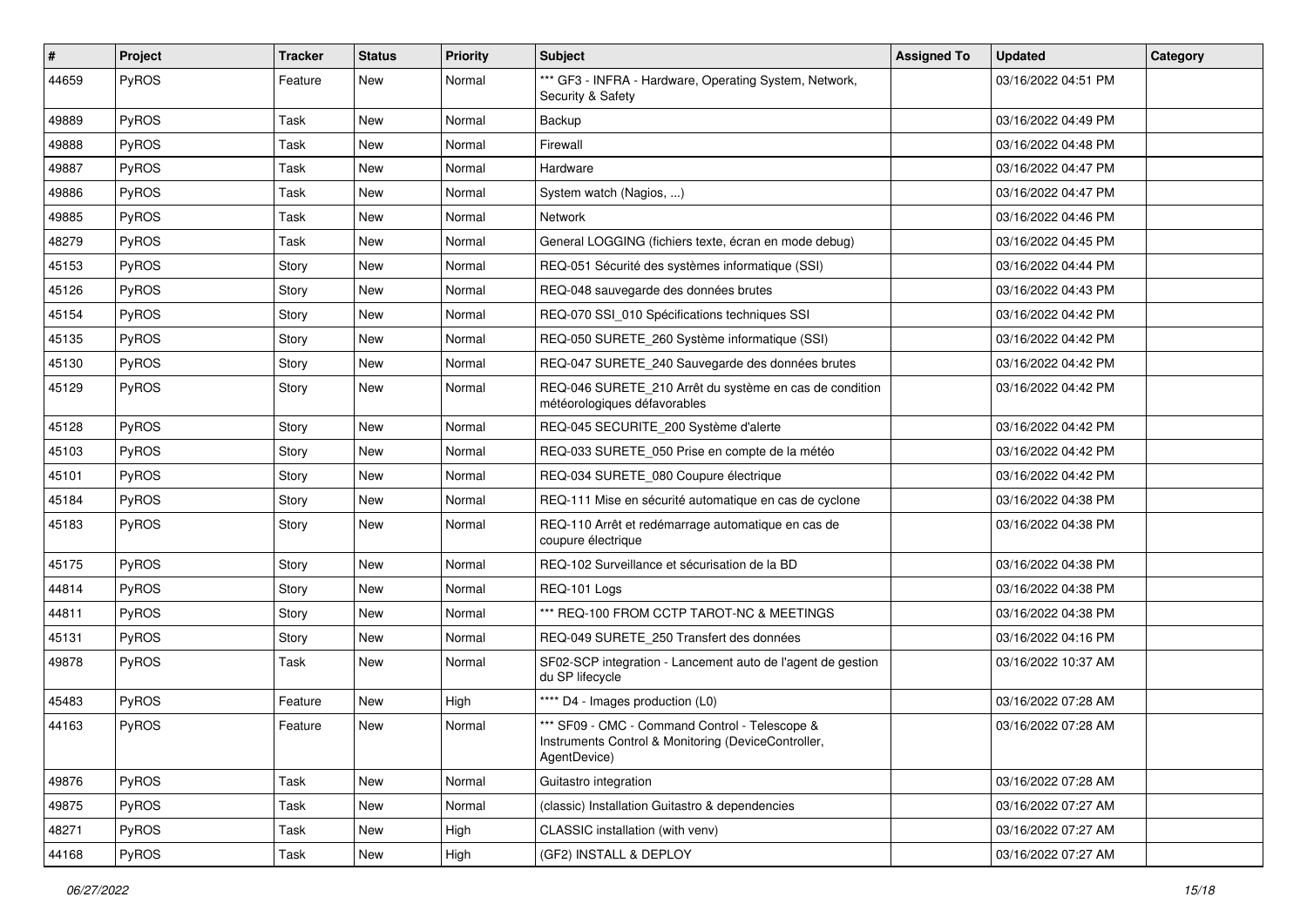| $\vert$ # | <b>Project</b> | Tracker | <b>Status</b> | <b>Priority</b> | <b>Subject</b>                                                                                                      | <b>Assigned To</b>     | Updated             | Category |
|-----------|----------------|---------|---------------|-----------------|---------------------------------------------------------------------------------------------------------------------|------------------------|---------------------|----------|
| 44148     | PyROS          | Feature | <b>New</b>    | High            | *** GF2 - INST - Config, Install, udpate, deploy (IRAP, CNES,<br>TAROT)                                             |                        | 03/16/2022 07:27 AM |          |
| 49874     | PyROS          | Task    | <b>New</b>    | Normal          | (docker) Installation Guitastro & dependencies                                                                      |                        | 03/16/2022 07:26 AM |          |
| 44170     | <b>PyROS</b>   | Task    | In progress   | High            | <b>DOCKER</b> installation                                                                                          | Koralewski<br>Alexis   | 03/16/2022 07:24 AM |          |
| 49541     | PyROS          | Task    | New           | Normal          | API REST (scripting du website via script pyros_api.py)                                                             | Koralewski<br>Alexis   | 03/15/2022 11:26 PM |          |
| 44165     | PyROS          | Feature | <b>New</b>    | Normal          | *** SF16 - DSH - General monitoring: Dashboard (website)                                                            |                        | 03/15/2022 11:26 PM |          |
| 45552     | PyROS          | Task    | <b>New</b>    | Normal          | General configuration integration                                                                                   |                        | 03/15/2022 11:15 PM |          |
| 49871     | PyROS          | Task    | <b>New</b>    | Normal          | Config par défaut (à définir)                                                                                       |                        | 03/15/2022 11:11 PM |          |
| 49210     | PyROS          | Task    | <b>New</b>    | Normal          | <b>CONFIGURATION GENERALE</b>                                                                                       |                        | 03/15/2022 11:11 PM |          |
| 49870     | PyROS          | Task    | <b>New</b>    | Normal          | Config générale : logo, pagination, couleurs, options<br>générales, options par feature,                            |                        | 03/15/2022 11:11 PM |          |
| 49872     | PyROS          | Task    | New           | Normal          | Restauration de la config par défaut                                                                                |                        | 03/15/2022 11:10 PM |          |
| 49125     | PyROS          | Task    | <b>New</b>    | Normal          | SF05-SEQ integration                                                                                                |                        | 03/15/2022 11:03 PM |          |
| 44661     | PyROS          | Feature | New           | Normal          | *** SF13 - IAF - Images Fetching (quicklook & download)                                                             |                        | 03/15/2022 04:49 PM |          |
| 44164     | PyROS          | Feature | <b>New</b>    | Normal          | *** SF12 - IAN - Images Analysis (Triton)                                                                           |                        | 03/15/2022 04:48 PM |          |
| 44584     | PyROS          | Feature | <b>New</b>    | Normal          | *** SF10 - CAL - Calibration (Dark/Bias/Flat)                                                                       |                        | 03/15/2022 04:48 PM |          |
| 44162     | PyROS          | Feature | <b>New</b>    | High            | *** SF08 - EXE (SOX) - Observation Sequence (SO)<br>eXecution                                                       |                        | 03/15/2022 04:46 PM |          |
| 44160     | <b>PyROS</b>   | Feature | <b>New</b>    | Normal          | *** SF07 - PLN - Observation Sequences Planning &<br>Scheduling                                                     |                        | 03/15/2022 04:46 PM |          |
| 44158     | PyROS          | Feature | <b>New</b>    | Normal          | *** SF06 - ALR - Alerts Management                                                                                  |                        | 03/15/2022 04:46 PM |          |
| 44161     | PyROS          | Feature | <b>New</b>    | High            | *** SF04 - SPV - System Coordination & Supervision :<br>Majordome (Conducting) (head)                               |                        | 03/15/2022 04:45 PM |          |
| 44514     | PyROS          | Feature | <b>New</b>    | Normal          | *** SF11 - IPC - Images Processing (Grenouille)                                                                     | Klotz Alain            | 03/15/2022 04:44 PM |          |
| 44343     | PyROS          | Task    | In progress   | High            | DOC TECHNIQUE (API) - Mettre en place une doc technique<br>générée automatiquement à partir du code source (Sphinx) | <b>Pallier Etienne</b> | 03/04/2022 11:57 AM |          |
| 44166     | <b>PyROS</b>   | Task    | New           | High            | (GF1) DOCUMENTATION                                                                                                 |                        | 03/04/2022 11:57 AM |          |
| 44389     | <b>PyROS</b>   | Task    | <b>New</b>    | High            | (GF1) PROJECT MANAGEMENT (REDMINE FORGE) :<br>Features, tasks, gantt, kanban                                        |                        | 03/04/2022 11:56 AM |          |
| 49546     | <b>PyROS</b>   | Task    | In progress   | Normal          | Documentation (pyros api)                                                                                           | Koralewski<br>Alexis   | 02/24/2022 02:33 PM |          |
| 49545     | PyROS          | Task    | In progress   | Normal          | Script development (pyros api)                                                                                      | Koralewski<br>Alexis   | 02/24/2022 02:33 PM |          |
| 49543     | PyROS          | Task    | <b>New</b>    | Normal          | Users View (list & 1)                                                                                               |                        | 02/23/2022 06:06 PM |          |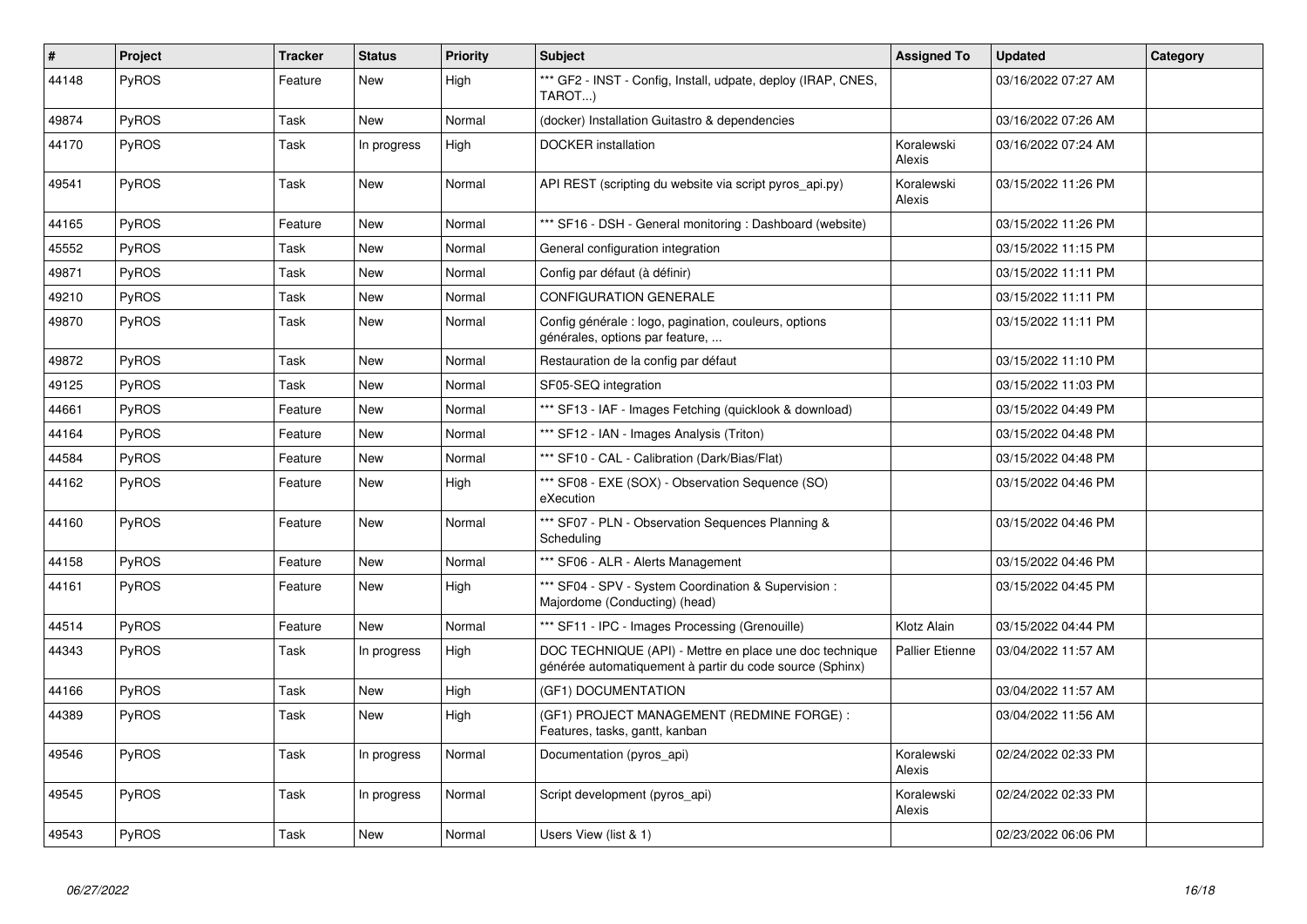| $\vert$ # | Project      | <b>Tracker</b> | <b>Status</b> | <b>Priority</b> | <b>Subject</b>                                                                         | <b>Assigned To</b>   | <b>Updated</b>      | Category |
|-----------|--------------|----------------|---------------|-----------------|----------------------------------------------------------------------------------------|----------------------|---------------------|----------|
| 48270     | PyROS        | Task           | New           | Normal          | SCRIPT INSTALL/UPDATE (PYROS/pyros.py) (uniquement<br>pour la partie install & update) |                      | 02/23/2022 05:57 PM |          |
| 49250     | PyROS        | Task           | New           | Normal          | <b>CREATE/UPDATE Sequence</b>                                                          |                      | 02/23/2022 12:02 PM |          |
| 44932     | PyROS        | Task           | <b>New</b>    | Normal          | CREATE a Sequence (must be attached to a valid SP)                                     |                      | 02/23/2022 12:02 PM |          |
| 49258     | PyROS        | Task           | In progress   | Normal          | from IMPORT (upload) Seq (from yaml file)                                              | Koralewski<br>Alexis | 02/23/2022 12:02 PM |          |
| 48259     | PyROS        | Task           | In progress   | Normal          | EXPORT (Download) as a text file (YAML)                                                | Koralewski<br>Alexis | 02/23/2022 10:45 AM |          |
| 47447     | PyROS        | Task           | <b>New</b>    | Normal          | (F05) ACTIONS (CRUD), VIEWS, and AUTHORIZATIONS                                        |                      | 02/23/2022 10:45 AM |          |
| 44153     | PyROS        | Feature        | New           | Normal          | *** SF05 - SEQ - Observation Sequences Management                                      | Koralewski<br>Alexis | 02/23/2022 10:45 AM |          |
| 45181     | PyROS        | Story          | <b>New</b>    | Normal          | REQ-108 Pouvoir déposer dans différents systèmes de<br>coordonnées                     |                      | 02/22/2022 04:38 PM |          |
| 44930     | PyROS        | Task           | New           | Normal          | (F05) TESTS & REQUIREMENTS to validate this feature                                    | Koralewski<br>Alexis | 02/22/2022 03:01 PM |          |
| 45482     | PyROS        | Feature        | New           | High            | **** D3 - Sequences submission & plannig                                               |                      | 02/22/2022 03:01 PM |          |
| 49251     | PyROS        | Task           | <b>New</b>    | Normal          | Test                                                                                   | Koralewski<br>Alexis | 02/22/2022 02:59 PM |          |
| 44940     | PyROS        | Task           | In progress   | Normal          | <b>UPDATE a Sequence</b>                                                               | Koralewski<br>Alexis | 02/22/2022 02:59 PM |          |
| 49478     | PyROS        | Task           | New           | Normal          | Test                                                                                   | Koralewski<br>Alexis | 02/22/2022 12:25 PM |          |
| 48250     | PyROS        | Task           | In progress   | Normal          | <b>DELETE</b>                                                                          | Koralewski<br>Alexis | 02/21/2022 03:38 PM |          |
| 49253     | PyROS        | Task           | New           | Normal          | READ 1 & list                                                                          |                      | 02/21/2022 03:21 PM |          |
| 49272     | PyROS        | Task           | In progress   | Normal          | <b>Tooltips</b>                                                                        | Koralewski<br>Alexis | 02/17/2022 01:59 PM |          |
| 49252     | PyROS        | Task           | New           | Normal          | <b>WEB FORM</b>                                                                        |                      | 02/17/2022 01:59 PM |          |
| 49262     | PyROS        | Task           | In progress   | Normal          | Sequence Validation                                                                    |                      | 02/03/2022 02:50 PM |          |
| 49162     | <b>PyROS</b> | Task           | New           | Normal          | Check sequence validity                                                                | Klotz Alain          | 02/03/2022 10:23 AM |          |
| 44939     | PyROS        | Task           | New           | Normal          | SUBMIT a Seq to planning (status => "submitted")                                       | Koralewski<br>Alexis | 02/03/2022 10:23 AM |          |
| 44928     | PyROS        | Task           | New           | Normal          | (F05) ENTITIES definition (doc spec) & implementation (DB)                             | Koralewski<br>Alexis | 02/03/2022 10:13 AM |          |
| 44945     | PyROS        | Task           | New           | Normal          | (READ 1) Sequence detailed view                                                        |                      | 02/03/2022 09:45 AM |          |
| 49249     | PyROS        | Task           | In progress   | Normal          | General Menu for this feature                                                          |                      | 02/03/2022 09:39 AM |          |
| 44947     | PyROS        | Task           | In progress   | Normal          | Sequence                                                                               | Koralewski<br>Alexis | 02/03/2022 09:35 AM |          |